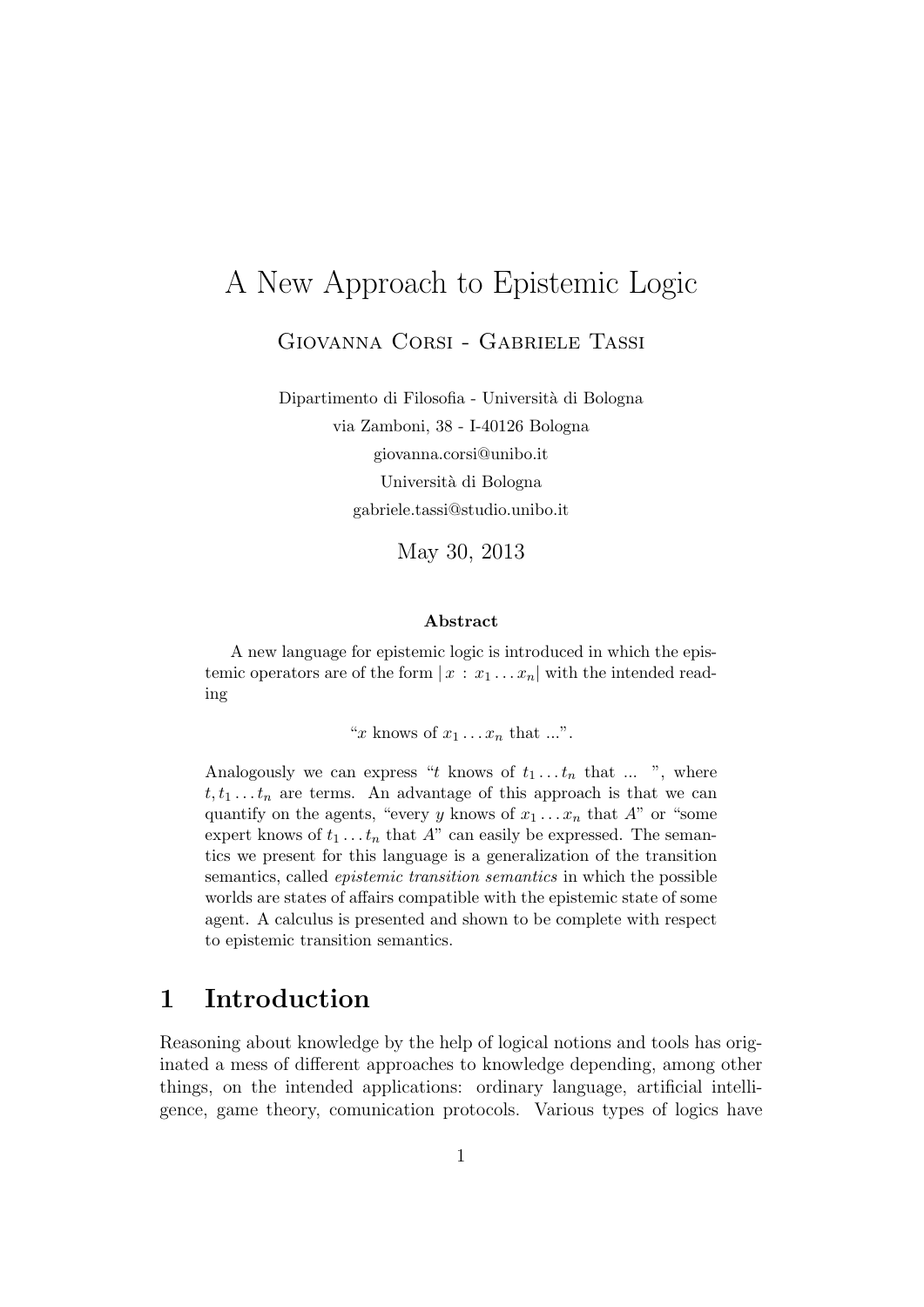been introduced starting with epistemic logics in the style of Hintikka [6], then multi-agent logics and common knowledge logics in the style of Fagin et al.,[4]. This last book has set the agenda for future research up to the present days and this paper locates itself in its wake.

Typically, the first step of every approach considered consists in setting the appropriate language in order to deal with the chosen aspect or variant of the notion of knowledge under study. As a matter of fact most of the languages are propositional languages obtained by adding to the boolean connectives a finite set of *modal* operators. In the case of epistemic logic these operators are indexed by agents  $K_i, K_j, \ldots$ 

### $K_i(A)$

#### agent i knows that A

When we move to first-order level, quantification is allowed with respect to A but not with respect to the agents, we can say that 'i knows that someone is  $P'$ , but not that 'someone knows that someone is  $P'$ .

We will take a quite different approach by introducing epistemic operators indexed by terms analogous to the indexed modal operators for alethic modalities. In the case of alethic modalities, see [2],  $\Box P(x)$  is not a wellformed formula since x is free in  $P(x)$  and it has to be replaced by

$$
|x|P(x)
$$

to be read as

```
'it is necessary for x to be P(x)'.
```
 $|x|$  is a box-operator indexed by x. A more complex form of the box-operator is the following one

 $\vert \frac{i}{x} \vert P(x)$ 

```
'it is necessary for the individual i to have the property \lambda x.P(x)'.
```
Dually,

```
\langle \frac{i}{x} \rangle P(x)
```
' it is possible for i to have the property  $\lambda x.P(x)$ '. Again,

$$
\left| \begin{smallmatrix} i&j\\x&y \end{smallmatrix} \right| R(x,y)
$$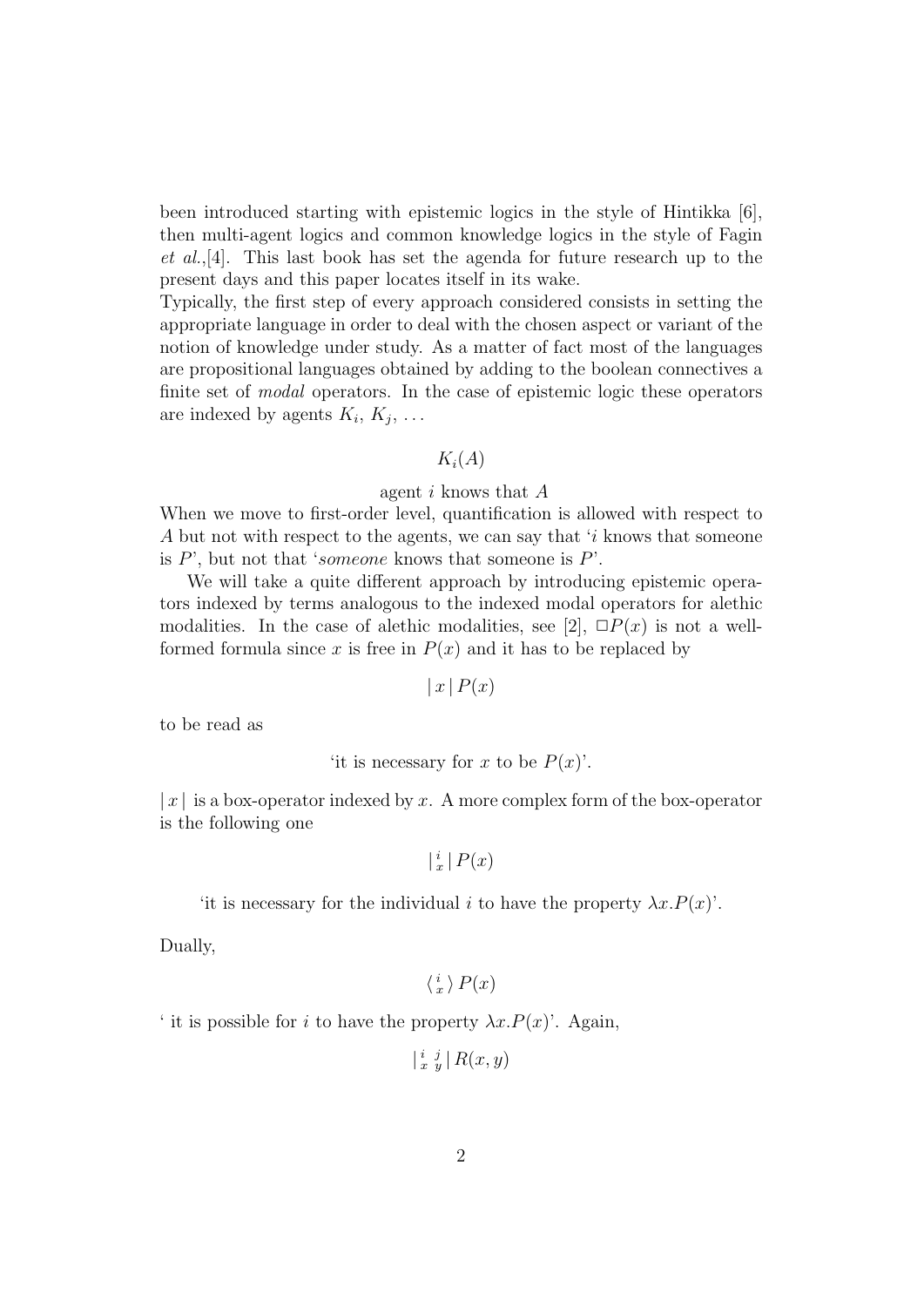'it is necessary for i and j to stand in the relation  $\lambda x \lambda y \cdot R(x, y)$ '.

In the case of epistemic modalities we need to distinguish the agent of the act of knowing from the objects of knowledge, therefore epistemic operators will have the form

$$
\|t\,:\tfrac{t_1}{x_1}\ldots\tfrac{t_n}{x_n}\,|A\>
$$

t knows of  $t_1 \ldots t_n$  that A.

where  $x_1 \ldots x_n$  is a list of variables without repetitions that may contain also variables occurring in t, and A contains at most the variables  $x_1 \ldots x_n$ . Features of the notation just introduced:

- the epistemic operator binds the variables  $x_1, \ldots, x_n$  occurring in A
- the variables occurring in  $t, t_1, \ldots, t_n$  are the free variables of  $|t : \frac{t_1}{x_1} \dots \frac{t_n}{x_n} | A.$
- if A is a sentence  $|t : A$  is well formed, 't knows that A'
- by convention  $|x : x_1 \dots x_n|A$  stands for  $|x : x_1 \dots x_n|A$
- $\bullet$  de re / de dicto distinction

de re  $|t : \frac{i}{x}|Px$  't knows of i that (s) he is P' de dicto  $|t : |Pi$  't knows that  $Pi$ 

• substitution is indicated inside the epistemic operator, it is not carried out in A

$$
(|x : x_1 ... x_n | A)[t/x, t_1/x_1 ... t_n/x_n] := |t : \frac{t_1}{x_1} ... \frac{t_n}{x_n} | A
$$

$$
(|t : \frac{t_1}{x_1} ... \frac{t_n}{x_n} | A) [s/y] := |\frac{t^{[s/y]}}{x_1} : \frac{t_1^{[s/y]}}{x_1} ... \frac{t_n^{[s/y]}}{x_n} | A
$$

• substitution does not commute with epistemic operators.

$$
|t : \frac{i}{x} |Px \not\leftrightarrow |t : |Pi
$$

We need to add specific axioms if we want substitution to commute with epistemic-operators.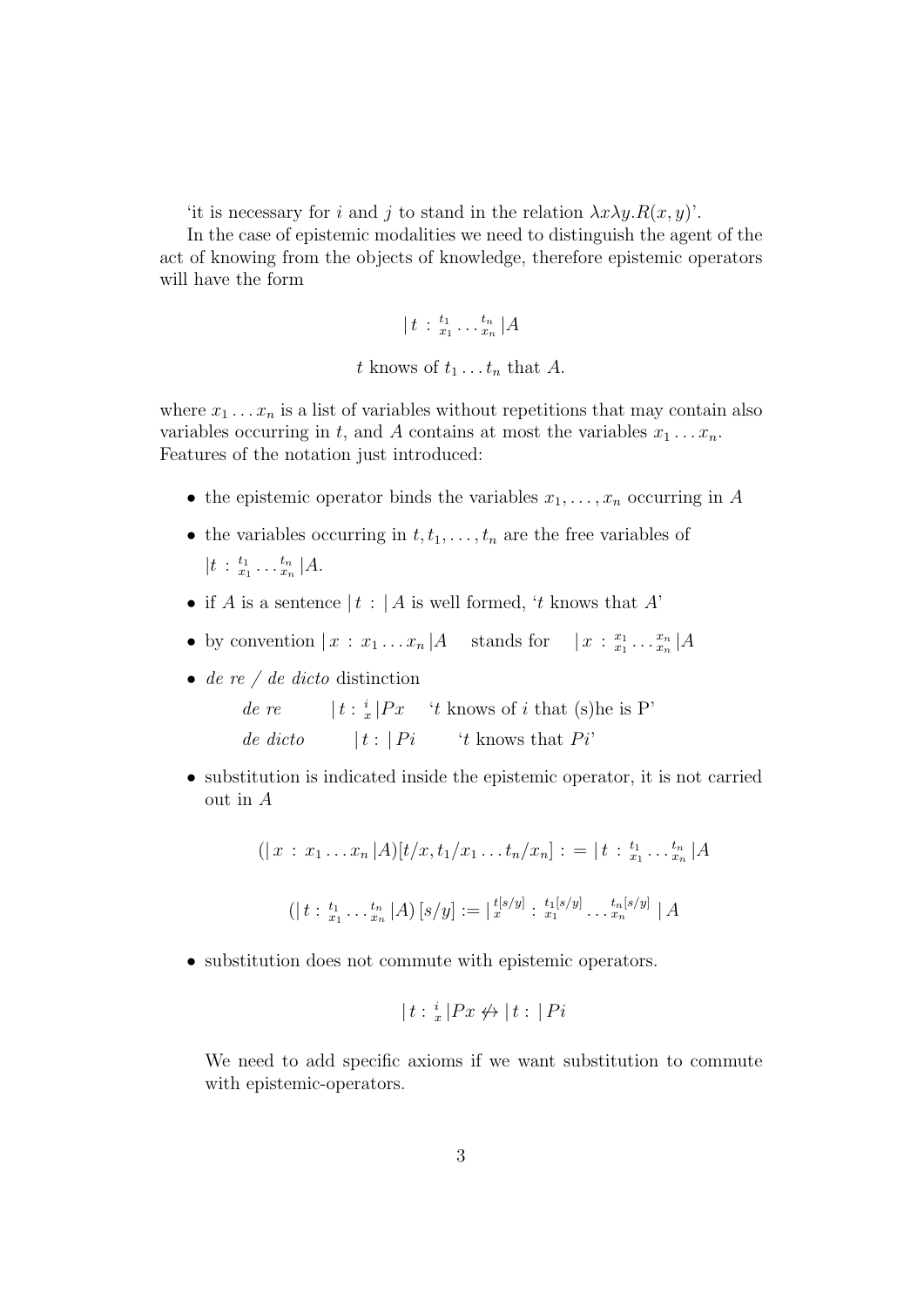Before giving the formal definition of a first-order epistemic language with indexed knowledge operators, let us look at some examples.

All Mary's friends know that she likes Paul

$$
\forall x (\text{FRIEND}(x, Mary) \rightarrow |x : \frac{Mary}{y} | \text{LIKES}(y, Paul))
$$

and this sentence is not equivalent to

 $\forall x$ (FRIEND $(x, Mary) \rightarrow |x : |$ LIKES(*Mary*, *Paul*))

In the latter sentence Mary is in a de dicto position, in the former sentence in a de re position.

Someone knows that all Peter's friends know that he likes Mary

 $\exists x | x :_{y}^{Peter} |\forall z (FRIEND(z, y) \rightarrow |z : y | LIKES(y, Mary))$ 

Someone knows who is late

$$
\exists x \exists y | x : y \, | \text{LATE}(y)
$$

Someone knows who Dr Smith is

$$
\exists x \exists y | x : y | (y = Dr \, Smith)
$$

Peter knows that he is Peter

$$
|Peter:_{x}^{Peter}|(x = Peter)
$$

All experts known by Peter know that smoking is dangerous

 $\forall x(\text{EXPERT}(x) \land \exists y | Peter : x, y | (x = y) \rightarrow |x : |$  DANGEROUS(*smoking*))

# 2 Language

### Definition 2.1

• Terms are either variables or individual constants and the set of free variables occurring in a term t,  $fv(t)$ , is either  $\{t\}$  if t is a variable or the empty set, otherwise.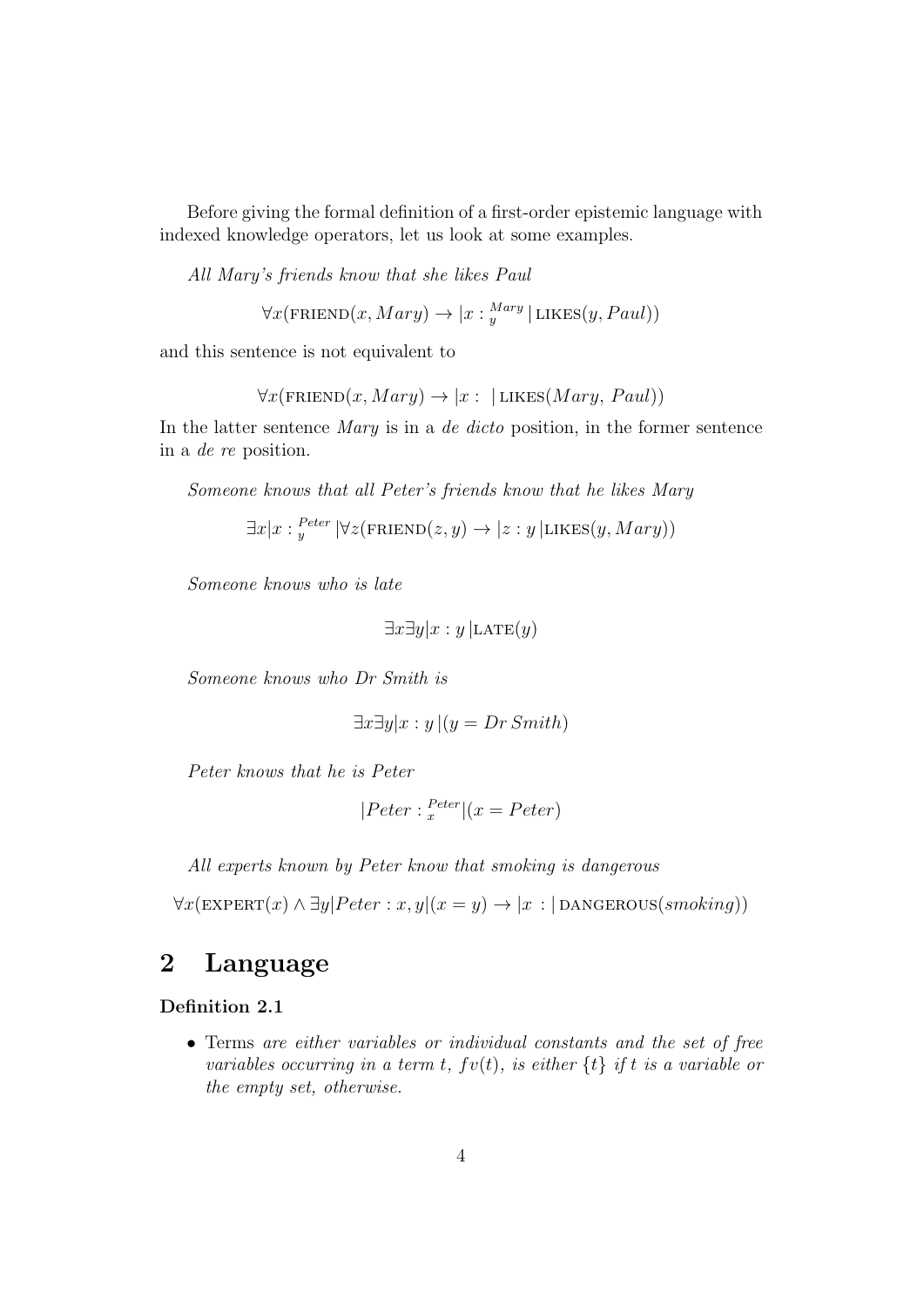• The logical symbols are  $\perp, \to, \forall, |t : \frac{t_1}{x_1} \dots \frac{t_n}{x_n}|, n \ge 0$ , where  $x_1, \dots, x_n$ is a list of pairwise distinct variables and  $t, t_1, \ldots, t_n$  are terms. When  $n=0$  we write |t : |.

Definition 2.2 of well formed formula and of free variable in a wff. wff free variables

$$
\perp
$$
  
\n
$$
fv(\perp) = \emptyset
$$
  
\n
$$
P^{n}t_{1}, \ldots, t_{n}
$$
  
\n
$$
f v(P^{n}t_{1}, \ldots, t_{n}) = f v(t_{1}) \cup \ldots \cup f v(t_{n})
$$
  
\n
$$
A \rightarrow B
$$
  
\n
$$
f v(A \rightarrow B) = f v(A) \cup f v(B)
$$
  
\n
$$
|t : \frac{t_{1}}{x_{1}} \ldots \frac{t_{n}}{x_{n}}|A
$$
  
\n
$$
v(t_{n}) = f v(t) \cup f v(t_{1}) \cup \ldots \cup f v(t_{n})
$$
  
\n
$$
f v(t_{n})
$$
  
\n
$$
\forall x A
$$
  
\n
$$
f v(\forall x A) = f v(A) - \{x\}
$$

 $\neg A, A \lor B, A \land B, A \leftrightarrow B, \exists x A, \langle t : \frac{t_1}{x_1} \dots \frac{t_n}{x_n} \rangle A$  are defined as usual  $x_1 \cdot \cdot \cdot x_n$ and  $|x : x_1 \dots x_n|A$  and  $\langle x : x_1 \dots x_n \rangle A$  stand for  $|x : x_1 \dots x_n|A$  and  $\langle x : \frac{x_1}{x_1} \dots \frac{x_n}{x_n} \rangle A$ , respectively.

Definition 2.3 of simultaneous substitution. Given a wff A containing the free variables  $x_1, \ldots, x_k$ , we define the wff  $A[s_1/x_1 \ldots s_k/x_k]$  where the term  $s_i$  is substituted for  $x_i$ ,  $1 \leq i \leq k$ . Let  $[s/\mathbf{x}] =_{df} [s_1/x_1 \ldots s_k/x_k]$ .

•  $\perp$   $[s/x] = \perp$ 

• 
$$
(P^n t_1, ..., t_n)[s/x] = P^n(t_1[s/x], ..., t_n[s/x]),
$$
 where  
\n
$$
- t_i[s/x] = s_i \quad \text{if} \quad t_i \in \{x_1, ..., x_k\}
$$

$$
- t_i[\mathbf{s}/\mathbf{x}] = t_i \quad \text{if} \quad t_i \notin \{x_1, \dots, x_k\}
$$

•  $(A \rightarrow B)[s/x] = (A[s/x] \rightarrow B[s/x])$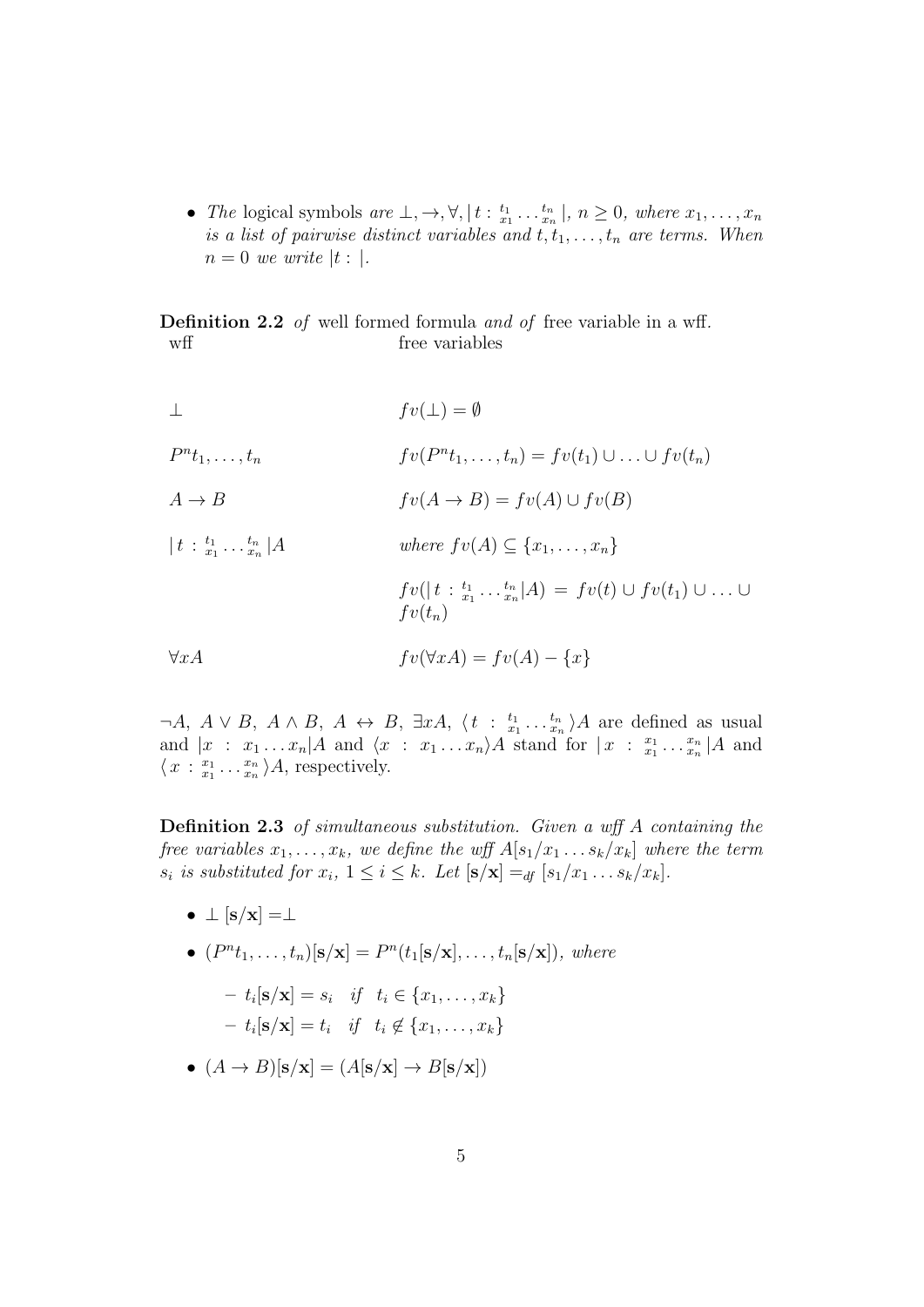$$
\bullet \ (\forall y A) [\mathbf{s}/\mathbf{x}] =
$$

$$
= \begin{cases} \forall y(A[\mathbf{s}/\mathbf{x}]) & \text{if } y \notin (\{x_1, \dots, x_k\} \cup \{s_1, \dots, s_k\}) \\ \forall z((A[z/y])[\mathbf{s}/\mathbf{x}] & \text{where } z \text{ doesn't occur in } \forall yA \text{ and } z \notin \{s_1, \dots, s_k\} \\ \forall yA & \text{if } y \in \{x_1, \dots, x_k\} \text{ and } y \in \{s_1, \dots, s_k\} \end{cases}
$$

 $\bullet \ \ (|\ t :^{t_1}_{y_1} \dots {}^{t_n}_{y_n} |A) [\mathbf{s} / \mathbf{x}] = |\ t [\mathbf{s} / \mathbf{x}] :^{t_1 [\mathbf{s} / \mathbf{x}]}_{y_1} \dots {}^{t_n [\mathbf{s} / \mathbf{x}]}_{y_n} |A$ 

## 3 Semantics

The main idea behind the epistemic transition semantics is that

 $|t : \frac{s}{x}| P(x)$ 

is true at a world  $w$  if  $t$  is an individual existing at  $w$ ,  $s$  is an individual existing at  $w$  and in all worlds compatible with the epistemic state of  $t$  the t-counterparts of s (the counterparts of s according to t) in those worlds satisfy  $P(x)$ .

$$
|t:|P(s)|
$$

is true at a world  $w$  if  $t$  is an individual existing at  $w$  and in all worlds compatible with the epistemic state of  $t$  whoever is  $s$  in those worlds satisfies  $P(x)$ .

An *epistemic transition model* (in brief, an *epistemic model*) is a family of classical models endowed with (1) a relation of compatibility between individuals and models and (2) a counterpart relation between individuals of different models or of the same model. We will call worlds the classical models, following the terminology of possible world semantics. In details, let W be a not empty set of worlds, so each  $w \in W$  is a pair  $\langle D_w, I_w \rangle$  where  $D_w$  is a not-empty set, the *domain* of w and  $I_w$  is an interpretation function such that:

- for every relation  $P^n$ ,  $I_w(P^n) \subseteq (D_w)^n$
- $I_w(=) = \{\langle a, a \rangle : a \in D_w\}$
- for every individual constant  $i, I_w(i) \in D_w$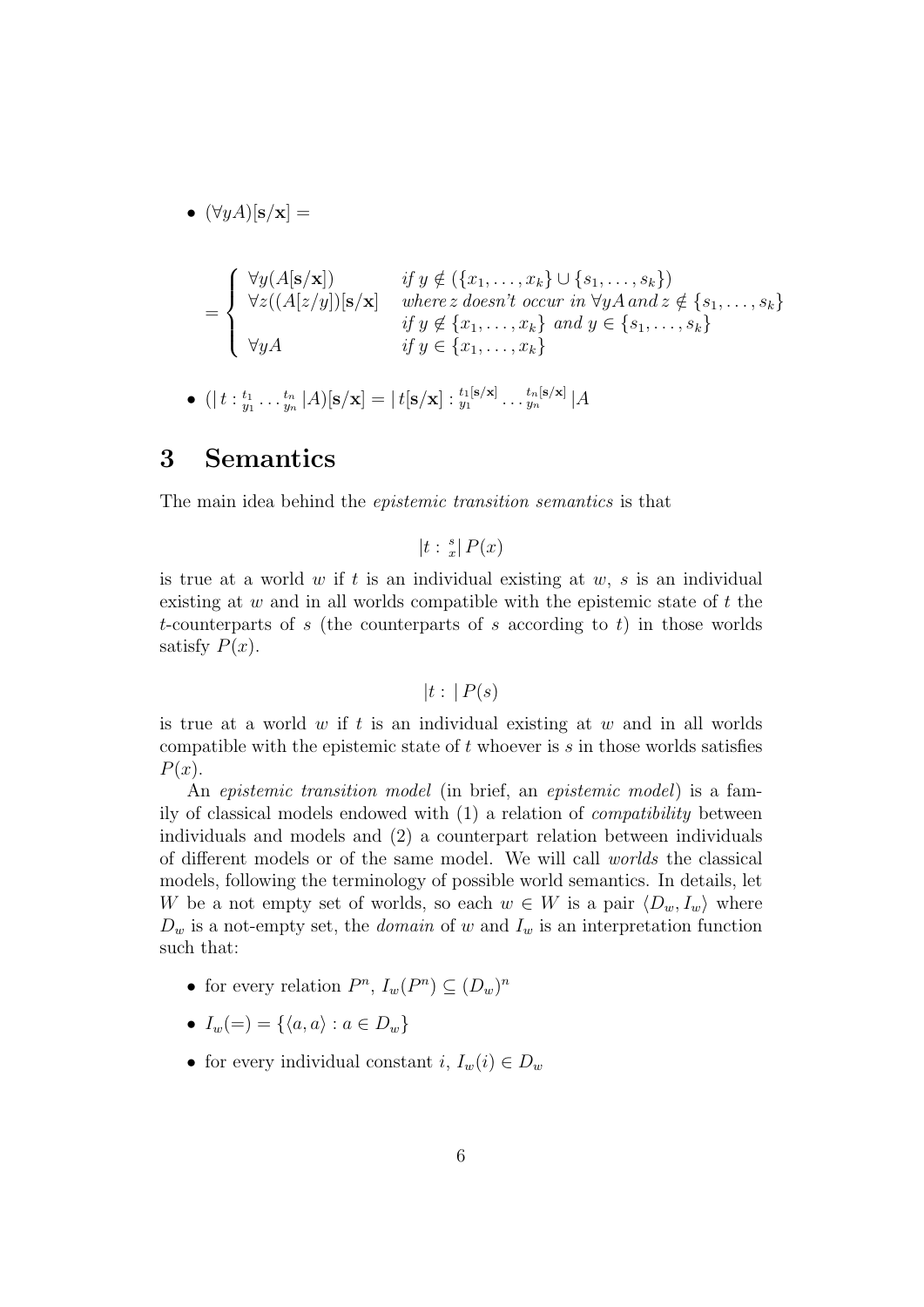We assume that  $D_w \cap D_v = \emptyset$  when  $w \neq v$ . By  $\prec$  we denote a relation between elements of  $\mathcal{E} = \bigcup \{D_w\}_{w \in W}$  and elements of W:

$$
\prec \subseteq (\mathcal{E} \times \mathcal{W}).
$$

If  $a \prec v$  holds, then we say that the world v is epistemically compatible with the individual  $\alpha$  or that  $\nu$  is compatible with the epistemic state of  $\alpha$ . By  $\stackrel{a}{\rightarrow}$  we denote the counterpart relation parametrized by the individual a:

$$
\stackrel{a}{\rightarrow} \subseteq \bigcup \{ D_w \times D_v : a \in D_w \land a \prec v \}
$$

If  $a, b \in D_w$ ,  $c \in D_v$  and  $b \stackrel{a}{\rightarrow} c$  holds, then we say that c is a counterpart of b according to a (in a world epistemically compatible with  $a$ ).

**Definition 3.1** An epistemic transition model  $\mathcal{M} = \langle W, \prec, \rightarrow, D, I \rangle$  is a quintuple where W and  $\prec$  are defined as above,  $\rightarrow$  =  $\bigcup{\{\rightarrow}^a\}_{a \in \mathcal{E}}$ , D is a function that associates to any  $w \in W$  its domain  $D_w$  and I is a function that associates to any  $w \in W$  its interpretation function  $I_w$ .

**Definition 3.2** For every  $w \in W$ , a w-assignment is a function  $\sigma : VAR \rightarrow$  $D_w$ . If  $\sigma$  is a w-assignment,  $\sigma^{x \triangleright d}$  denotes the w-assignment which behaves exactly like  $\sigma$  except that it maps x to  $d \in D_w$ .

Given a w-assignment  $\sigma$  the *interpretation* of t in w under  $\sigma$ ,  $I_w^{\sigma}(t)$ , is defined in the standard way:

- $I_w^{\sigma}(x) = \sigma(x)$
- $I_w^{\sigma}(i) = I_w(i)$

Notational convention. When no ambiguity can arise, we write  $\sigma(t)$  instead of  $I_w^{\sigma}(t)$ .

**Definition 3.3** of satisfaction. We define when a wff A is satisfied at w by a w-assignment  $\sigma$  in an epistemic model  $\mathcal{M}, \sigma \models_{w}^{\mathcal{M}} A$ .

$$
\sigma \not\models_w^{\mathcal{M}} \bot
$$
  
\n
$$
\sigma \not\models_w^{\mathcal{M}} P^k(t_1 \dots t_k) \qquad \text{iff} \quad \sigma(t_1, \dots, t_k) \in I_w(P^k)
$$
  
\n
$$
\sigma \not\models_w^{\mathcal{M}} B \to G \qquad \text{iff} \quad \sigma \not\models_w^{\mathcal{M}} B \text{ or } \sigma \not\models_w^{\mathcal{M}} G
$$
  
\n
$$
\sigma \not\models_w^{\mathcal{M}} \forall xG \qquad \text{iff} \quad \text{for all } d \in D_w, \ \sigma^{x \triangleright d} \not\models_w^{\mathcal{M}} G
$$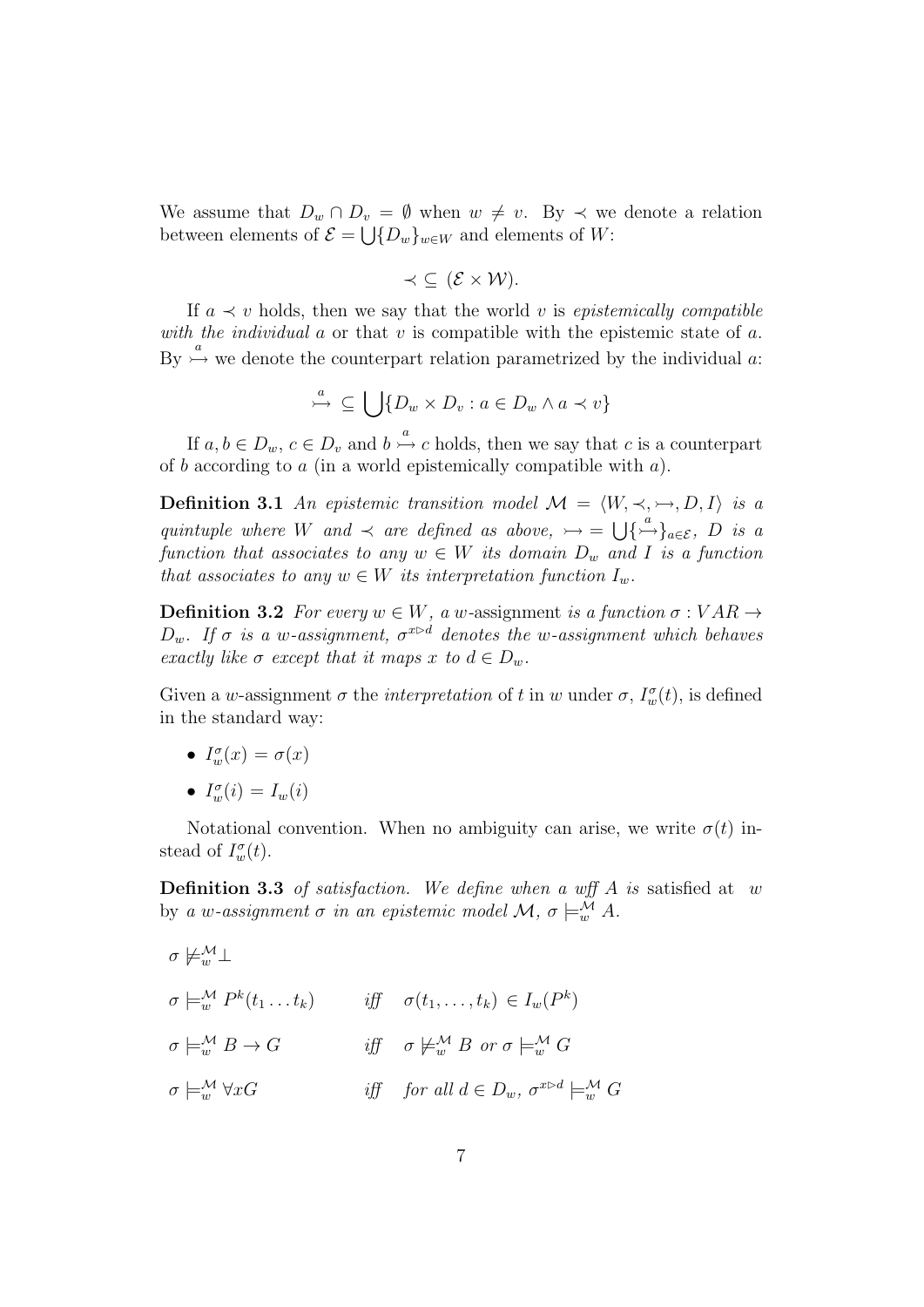$$
\sigma \models_w^{\mathcal{M}} \mid t : \, \, \begin{array}{c}\n \begin{array}{ccccccc}\n t_1 & t_1 & \ldots & t_n \\
\downarrow & t_n & \ldots & t_n\n \end{array}\n \end{array} \quad \text{for all} \quad v \quad such \quad that \quad \sigma(t) \quad \prec \quad v, \quad and
$$
\n
$$
\text{all} \quad v\text{-}assigaments \quad \tau \quad such \quad that \quad \sigma(t_1) \quad \stackrel{\sigma(t)}{\rightarrow} \quad
$$
\n
$$
\tau(y_1), \ldots, \sigma(t_n) \stackrel{\sigma(t)}{\rightarrow} \tau(y_n), \quad then \quad \tau \models_w^{\mathcal{M}} G
$$

Definition 3.4 .

- A wff A is true at w in  $\mathcal{M}, \models_{w}^{\mathcal{M}} A$ , iff for every w-assignment  $\sigma$ ,  $\sigma \models^{\mathcal{M}}_{w} A$ .
- A wff A is true in  $\mathcal{M}, \models^{\mathcal{M}} A$ , iff for every  $w, \models^{\mathcal{M}}_{w} A$ .
- A wff A is valid on a class C of epistemic transition models iff A is true in each of them.

**Lemma 3.5** on substitution and satisfaction for terms and formulas. Let  $\sigma$ be a w-assignment.

$$
\sigma(t[s/x]) = \sigma^{x \triangleright \sigma(s)}(t)
$$

$$
\sigma \models_w A[s/x] \quad iff \quad \sigma^{x \triangleright \sigma(s)} \models_w A
$$

PROOF By induction on A.

- $A = P^n(t_1, ..., t_n)$  $\sigma^{x \triangleright \sigma(s)} \models_w P^n(t_1,\ldots,t_n) \text{ iff } \langle \sigma^{x \triangleright \sigma(s)}(t_1),\ldots,\sigma^{x \triangleright \sigma(s)}(t_n) \rangle \in I_w(P^n) \text{ iff }$  $\langle \sigma(t_1[s/x]), \ldots, \sigma(t_n[s/x]) \rangle \in I_w(P^n)$  iff  $\sigma \models_w P^n(t_1[s/x], \ldots, t_n[s/x])$ iff  $\sigma \models_w P^n(t_1,\ldots,t_n)[s/x].$
- $A = \forall y B \text{ and } y \neq s \text{ and } y \neq x$

 $\sigma^{x \triangleright \sigma(s)} \models_w \forall y B$  iff for all  $d \in D_w$ ,  $\sigma^{x \triangleright \sigma(s), y \triangleright d} \models_w B$  iff for all  $d \in D_w$ ,  $\sigma^{y \triangleright d, x \triangleright \sigma(s)} \models_w B$  iff by induction hypothesis for all  $d \in D_w$ ,  $\sigma^{y \triangleright d} \models_w B$  $B[s/x]$  iff  $\sigma \models_w \forall y (B[s/x])$  iff by def. of substitution  $\sigma \models_w (\forall y B)[s/x]$ . The cases in which either  $y = s$  or  $y = x$  are similar.

 $A = \begin{vmatrix} t_1 & \dots & t_n \\ y_1 & \dots & y_n \end{vmatrix}$  B  $\sigma^{x \triangleright \sigma(s)} \models_w \{t : \frac{t_1}{y_1} \dots \frac{t_n}{y_n} | B \text{ iff }$  $\tau \models_v B$  for all v-assignment  $\tau$  such that  $\sigma^{x \triangleright \sigma(s)}(t_i) \stackrel{\sigma^{x \triangleright \sigma(s)}(t)}{\rightarrow} \tau(y_i)$ ,  $1 \leq i \leq n$ , iff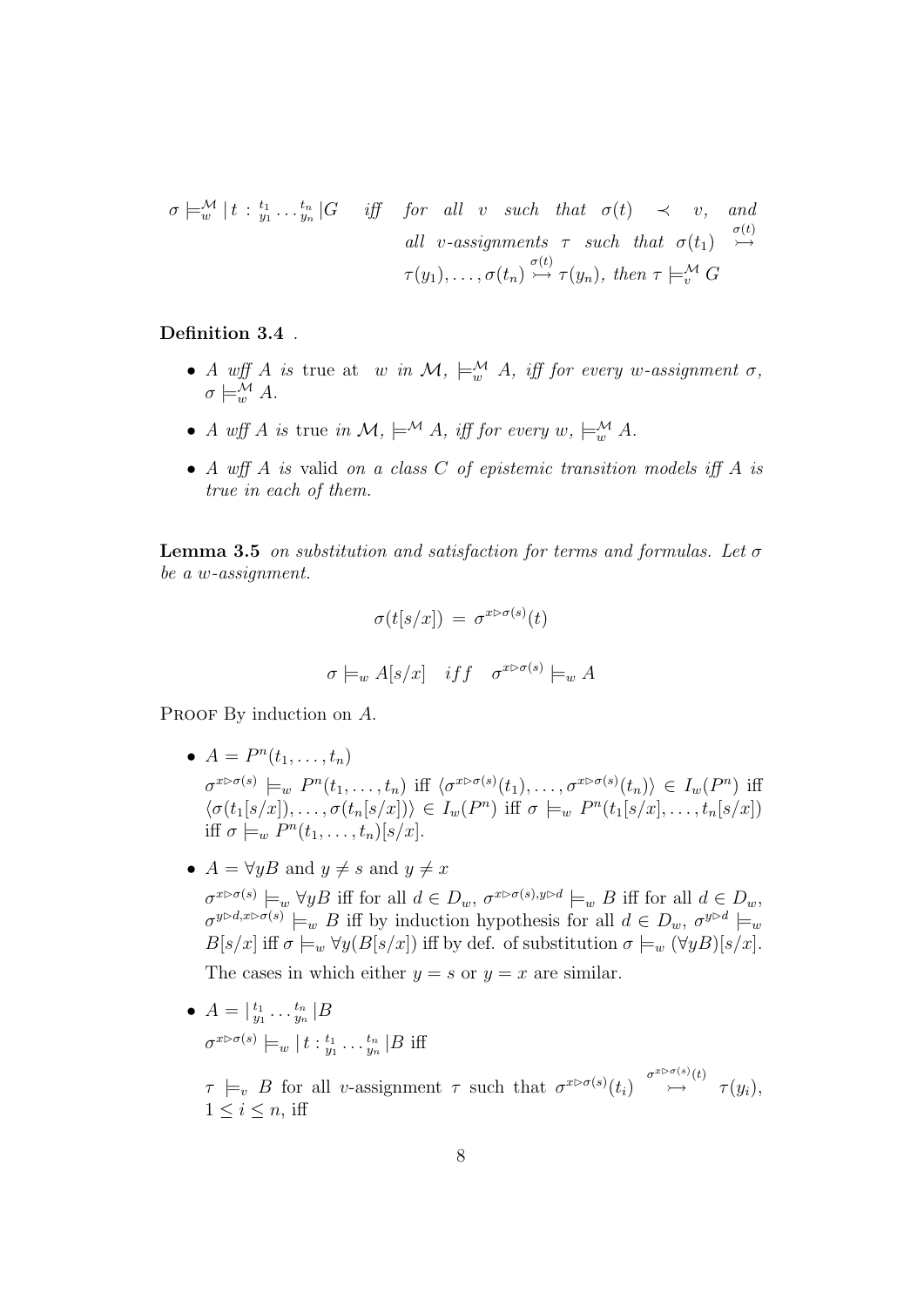$\tau \models_v B$  for all v-assignment  $\tau$  such that  $\sigma(t_i[s/x]) \stackrel{\sigma(t[s/x])}{\rightarrow} \tau(y_i), 1 \leq$  $i \leq n$ , iff  $\sigma \models_w |t[s/x], \tiny \begin{matrix} t_1[s/x] \end{matrix} \dots \begin{matrix} t_n[s/x] \end{matrix} | B \text{ iff}$  $\sigma \models_w (| t, \frac{t_1}{y_1} \dots \frac{t_n}{y_n} |B) [s/x].$ 

### 3.1 Validity

The epistemic semantics we have seen so far is a generalization of the transition semantics presented in Corsi [2] and at the same time a particular case of a more general semantics called cone transition semantics due to Gabriele Tassi [?] and [3]. Most of the results proved in [2] hold for the epistemic case. The main difference with respect to transition semantics is that the accessibility relation among worlds is parametrized by individuals. We do not say anymore that a world  $w$  is related to or accessible to another world  $v$ , but rather that  $v$  is compatible with the epistemic state of an individual a living in w. Moreover, as we have seen, also the counterpart relation is parametrized by individuals, so we speak of the a-counterpart of b, meaning the counterpart of b according to  $a$ , parametrized by  $a$ .

Notice first that no condition has been put in order to establish some connections between the counterparts in a world  $v$  of an individual b living in  $w$  and the interpretation of  $b$  in  $v$ . This fact has the consequence that the following two types of knowledge are quite different:

 $|i:_{x_1}^{t} s_{x_1}|(x_1 = x_2)$  i knows of t and s that they are equal

| i :  $|(t = s)$  i knows that t is equal to s

The first sentence is true at a world  $w$  iff in all worlds  $v$  compatible with the epistemic state of i, all the i-counterparts in v of t and s (the interpretation of t and s in  $w$ ) are identical. The second sentence is true at w iff in all worlds v compatible with the epistemic state of  $\underline{i}$  the interpretation of t and s in v are identical.

For particular individual constants  $i, t$  and  $s$  we can assume that the *i*-counterparts in a world v of  $\underline{t}$  in w include the interpretation of t in v. A consequence is that the wff

$$
|i:_{x_1}^{t} {}_{x_2}^{s} | (x_1 = x_2) \rightarrow |i: | (t = s)
$$

is valid. When this is the case we say that the terms  $t$  and  $s$  are  $i$ -rigid, i.e. are rigid terms from the point of view of i. For some student i it might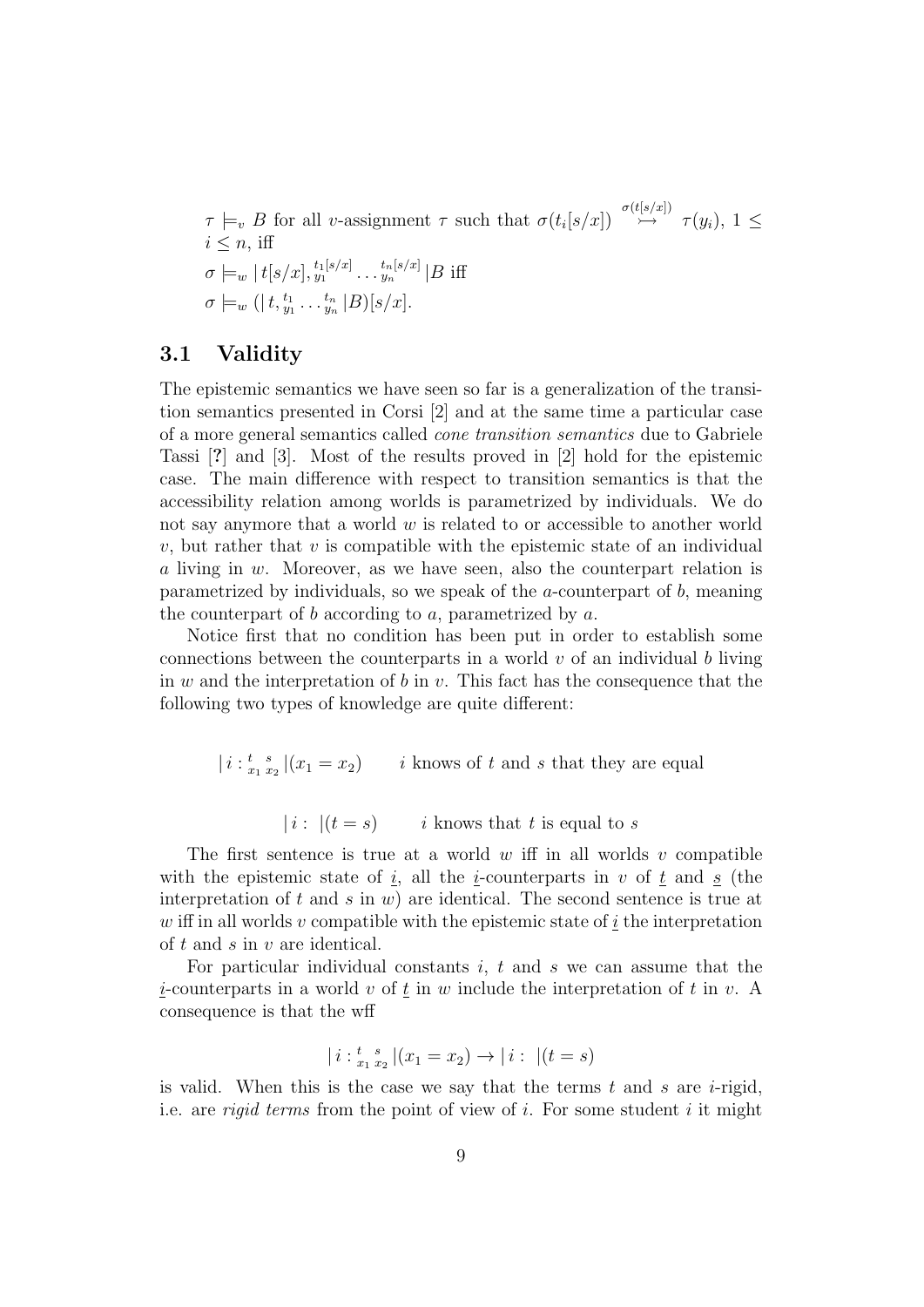well be that if (s)he knows of Walter Scott and Ivanhoe that the first is the author of the second, than (s)he knows also the fact that Walter Scott is the author of Ivanhoe, because in the worlds (s)he can envisage the counterparts of both Walter Scott and Ivanhoe include the interpretations of both names in those worlds.

We can impose even stronger constrains on the counterpart relation, e.g. that the *i*-counterpart in a world  $v$  of the interpretations in  $w$  of  $t$  and  $s$ coincide with the interpretations of t and s, respectively, in  $v$ . For example if t and s are numbers, say 9 and 7, we may want that for any individual  $i$ , the *i*-counterpart in a world v of the interpretations of 9 and 7 in w coincide with the interpretation of 9 and 7 in  $v$ , respectively. When this is the case the terms 9 and 7 are said to be i-stable and the following formula is valid

$$
| i :_{x_1}^{9} \underset{x_2}{\overset{7}{\cdot}} | A(x_1, x_2) \leftrightarrow | i : | A(9, 7)
$$

This equivalence doesn't hold in general, not even for variables, instead the following implication, say from *de re* to *de dicto*, holds for variables:

 $RG_e^v \quad |t :_{x_1}^{y_1} \ldots_{x_n}^{y_n} |A \to |y : v_1 \ldots v_k |(A[y_1/x_1 \ldots y_n/x_n])$ where  $v_1 \ldots v_k$  are the variables  $y_1 \ldots y_n$  without repetitions.

Therefore we say that variables are rigid designators. In the case of aletic modalities it is often assumed that all terms, not just variables, are rigid designators and so the following formula is taken as an axiom

 $RG \t l_{x_1}^{t_1} \t ... \t_{x_n}^{t_n} | A \to |v_1 ... v_k| (A[t_1/x_1 ... t_n/x_n])$ where  $v_1 \ldots v_k$  are the variables occurring in  $t_1, \ldots t_n$ .

The rigidity axiom is untenable, in general, in the epistemic case:

$$
RG_e \t | t :_{x_1}^{t_1} \dots {t_n} | A \to | v_1 \dots v_k | y : (A[t_1/x_1 \dots t_n/x_n])
$$

Let us stress that the converse of  $RG_e^v$  is not valid, just consider the following instance:

$$
|i: y|(y=y) \to |i: \frac{y}{x_1 x_2} | (x_1 = x_2)
$$

It is certainly true that in all worlds compatible with the epistemic state of i, each individual is identical with itself, but at the same time if  $y$  has two different *i*-counterparts in a world v, then  $(x_1 = x_2)$  may be falsified in v.

## 4 The epistemic logic  $Q.K_e$

Now we present a calculus for epistemic logic which makes no assumptions either on the compatibility relation or on the counterpart relation.  $Q.K_e$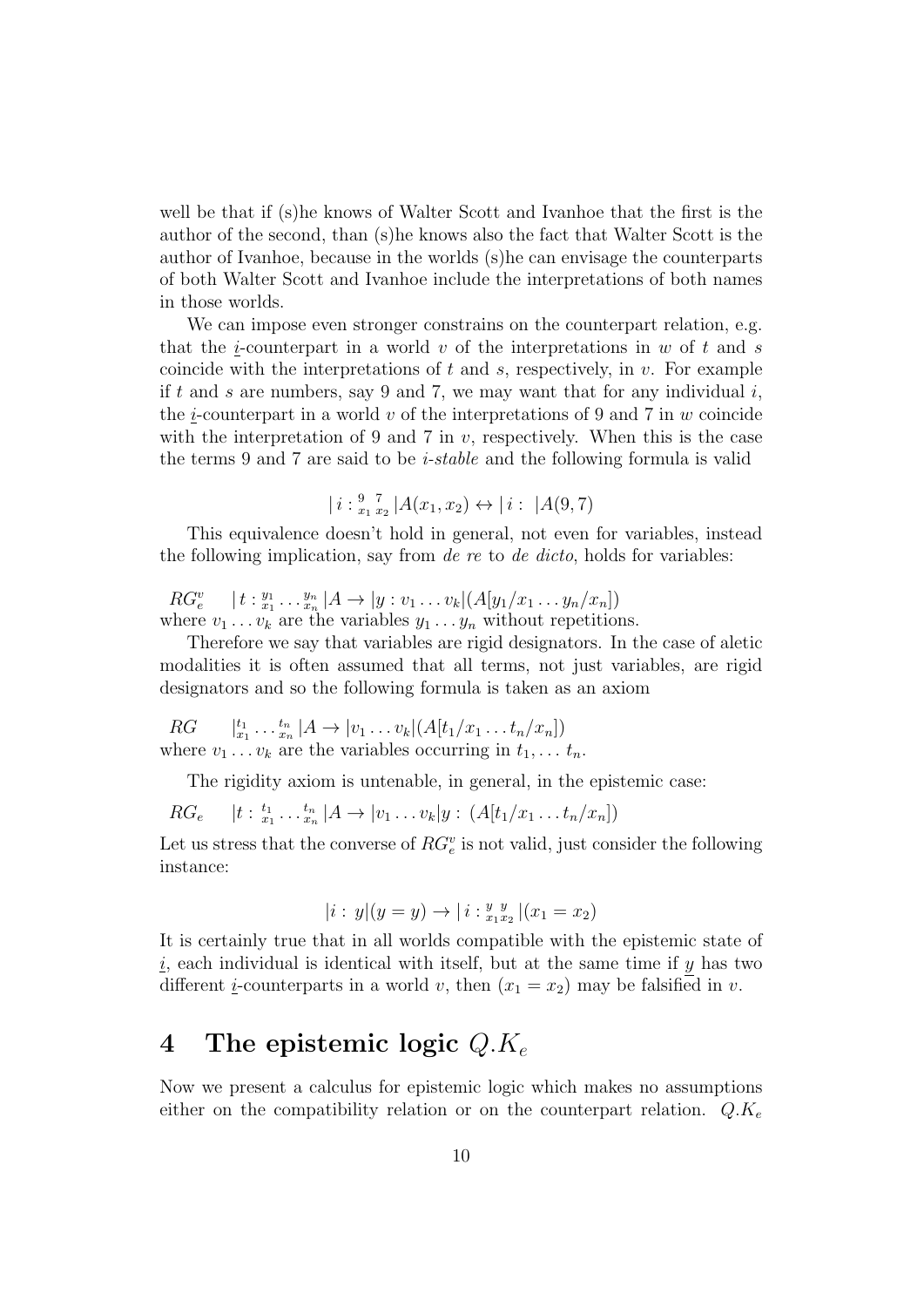intends to be the core system of any quantified logic either of belief or of knowledge or of obligation. We can think of weaker systems than  $Q.K_e$  in the style of Gabriele Tassi [7], where the greater generality of Tassi's systems resides in the fact that the epistemic operators are indexed by lists of terms and not by pairs composed of a term and a set of terms, as we do, see axiom  $PRM$ .

Here are the axioms and inference rules of  $Q.K_e$ .

Tautologies

PRM<sub>e</sub> 
$$
|x : x_1 \dots x_n|A \leftrightarrow |x : x_{i_1} \dots x_{i_n}|A
$$
 for every permutation  $x_{i_1} \dots x_{i_n}$  of  $x_1 \dots x_n$ 

\nK<sub>e</sub>  $|x : x_1 \dots x_n|(A \to B) \to (|x : x_1 \dots x_n|A \to |x : x_1 \dots x_n|B)$ 

\nUI  $\forall x A(x) \to A$ 

\nLNGT<sub>e</sub>  $|x : x_1 \dots x_n|A \to |x : x_1 \dots x_n, x_{n+1}|A$ 

\nRG<sub>e</sub><sup>v</sup>  $|y : \frac{y_1}{x_1} \dots \frac{y_n}{x_n}|A \to |y : v_1 \dots v_k|(A[y_1/x_1 \dots y_n/x_n])$  where  $v_1 \dots v_k$  are the variables  $y_1 \dots y_n$  without repetitions.

\nID  $x = x$ 

\nLBZ  $t = s \to (A[t/x] \to A[s/x])$ 

\n $\frac{A \rightarrow B}{B}$   $(MP)$ 

\n $\frac{A}{|x : x_1 \dots x_n|A}$   $(N_e)$  provided  $\{x_1, \dots, x_n\} \supseteq f(v(A))$ 

\n $\frac{A \to B}{A \to \forall x B}$   $(UG)$  provided  $x \notin f(v(A))$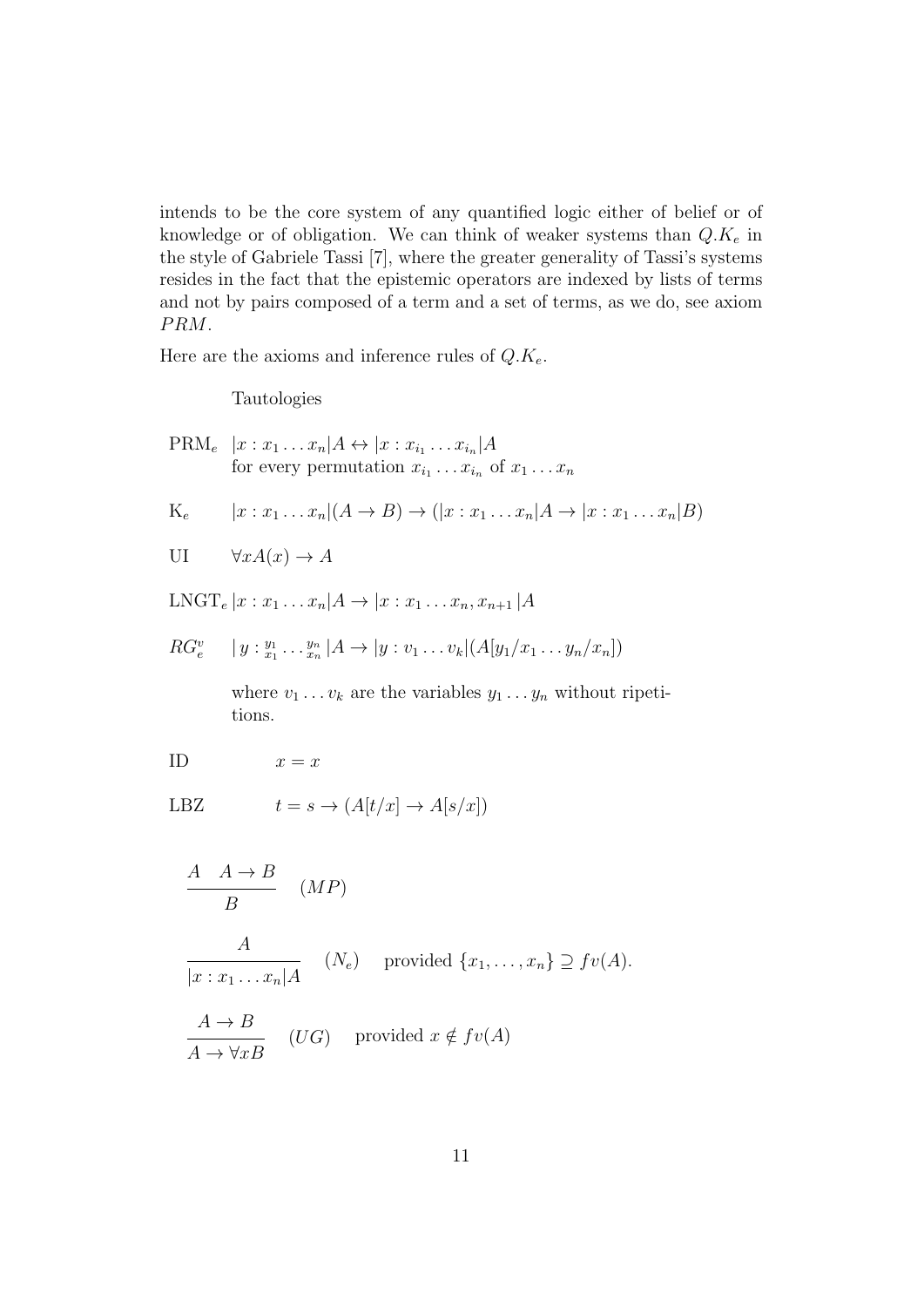$$
\frac{A}{A[s/x]} \quad (SFV)
$$

The notions of *proof* and *theorem* are defined in the usual way.

## 5 Completeness of  $Q.K_e$

The completeness proof we present follows the same strategy of the proof given in Corsi [2] and in Ghilardi [1]. Given a language with indexed operators  $\mathcal{L}$ , we define a classical first-order language  $\overline{\mathcal{L}}$  which contains the same predicate and constant symbols of  $\mathcal{L}$ , and moreover for each formula  $|t : x_1 ... x_n|$  *A* of  $\mathcal L$  a new predicate symbol  $P_{\lfloor x_1 \rfloor}^{n+1}$  $\sum_{i=x_1...x_n}^{n+1}$  Then we translate each formula of  $\mathcal L$  into a formula of  $\overline{\mathcal L}$  according to the following definition:

### Definition 5.1

$$
\frac{\overline{\perp}}{P^n(t_1,\ldots,t_n)} = \perp
$$
\n
$$
\frac{P^n(t_1,\ldots,t_n)}{s=t} = \frac{P^n(t_1,\ldots,t_n)}{s=t}
$$
\n
$$
\frac{\overline{(A\rightarrow B)}}{s=t} = \overline{A\rightarrow B}
$$
\n
$$
\frac{\forall x_i \overline{A}}{t:\, t_1 \ldots t_n | A} = P^{n+1}_{\mid x_1 \ldots x_n | A}(t, t_1,\ldots,t_n)
$$

**Lemma 5.2**  $\overline{A[s/x]} = \overline{A}[s/x]$ , for all formulas  $A \in \mathcal{L}$ .

Proof. By induction on A.

- $P(t_1, ..., t_n)[s/x] = P(t_1[s/x], ..., t_n[s/x]) = P(t_1[s/x], ..., t_n[s/x]) =$  $P(t_1, ..., t_n)[s/x] = P(t_1, ..., t_n)[s/x]$
- Let  $y \neq x$  and  $y \neq s$ .  $(\forall yB)[s/x] = \forall y(B[s/x]) = \forall y(B[s/x])$  =  $\forall y(B[s/x]) = (\forall yB)[s/x]) = \forall yB[s/x]$

The other cases relative to quantified formulas are similar.

 $\bullet$   $\overline{(|t :_{x_1}^{t_1} \dots \, _{x_n}^{t_n}|B)[s/x]} = (|t[s/x] :_{x_1}^{t_1[s/x]} \dots \, _{x_n}^{t_n[s/x]}|B) =$  $P^{n+1}_{\perp n_1}$  $|f^{n+1}_{|:x_1...x_n|B}(t[s/x],t_1[s/x],\ldots,t_n[s/x])=$  $(P^{n+1}_{\perp r}$  $\sum_{j=x_1...x_n|B}^{m+1}(t,t_1,...,t_n))[s/x] = (|t:_{x_1}^{t_1}...:_{x_n}^{t_n}|B)[s/x]$ 

We now define a classical theory  $\overline{Q.K}_e$  whose specific axioms are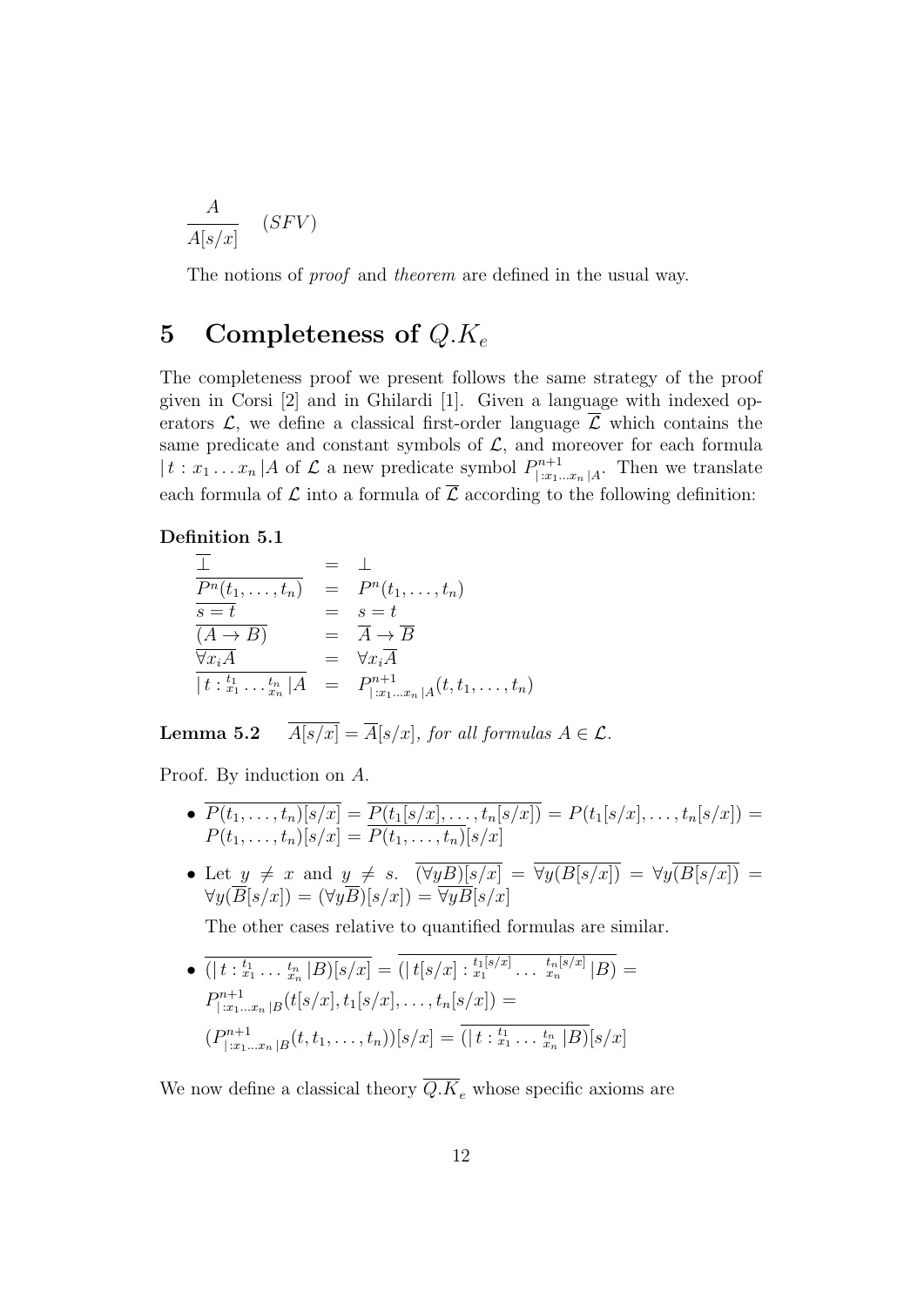$$
\{\overline{A}\,:\,Q.K_e\,\vdash A\}
$$

**Lemma 5.3**  $X \vdash_{Q.K_e} A$  *iff*  $X \vdash_{\overline{Q.K_e}} A$ .

Proof. We show that  $\vdash_{Q.K_e} B_1 \wedge \ldots \wedge B_n \to A$  iff  $\vdash_{\overline{Q.K_e}} B_1 \wedge \ldots \wedge B_n \to A$ , where  $B_1, \ldots, B_n \in X$ .

 $\Rightarrow$  holds by definition of  $Q.K_e$ 

← holds because the specific axioms of  $\overline{Q.K}_e$  are the translations of the theorems of  $Q.K_e$  and the inference rules of  $\overline{Q.K}_e$  are also inference rules of  $Q.K_e$ .

Let S be a family of classical models for  $Q.K_e$ . Each model w is a pair  $\langle D_w, I_w \rangle$  where  $D_w$  is a not-empty set, the *domain* of w and  $I_w$  is an interpretation function. With  $\langle \sigma, w \rangle \models B$  we denote that the formula B is satisfied by the assignment  $\sigma$  in the model w according to the standard classical definition and with  $w \not\models B$  that B is (classically) true in the model  $w$ .

**Lemma 5.4** Let  $\sigma$  be a w-assignment and A a wff of  $\mathcal{L}$ .

$$
\langle \sigma, w \rangle \stackrel{c}{\models} \overline{A[s/x]} \qquad iff \qquad \langle \sigma^{x \triangleright \sigma(s)}, w \rangle \stackrel{c}{\models} \overline{A}
$$

PROOF By induction on A. We examine the case when A is  $|t: \frac{t_1}{y_1} \ldots \ldots \frac{t_n}{y_n}|C$ . Then  $\langle \sigma, w \rangle \stackrel{c}{\models} \overline{|t :_{y_1}^{t_1} \ldots \ldots \cdot_{y_n}^{t_n}|C[s/x]}$  iff by lemma 5.2  $\langle \sigma, w \rangle \stackrel{c}{=} \overline{\left[t :_{y_1}^{t_1} \ldots \ldots \cdot_{y_n}^{t_n} \right]}\overline{C}\left[s/x\right]$  iff  $\langle \sigma, w \rangle \in P_{\square u}^{n+1}$  $|_{[y_1...y_n]C}^{m+1}(t,t_1,...,t_n))[s/x]$  iff by lemma 3.5  $\langle \sigma^{x \triangleright \sigma(s)}, w \rangle \stackrel{c}{=} P^{n+1}_{\square_{\sigma(s)}}$  $\lim_{|y_1...y_n|C}(t,t_1,\ldots,t_n)$  iff  $\langle \sigma^{x \triangleright \sigma(s)}, w \rangle \stackrel{c}{\models} \overline{|t :_{y_1}^{t_1} \ldots \ldots \cdot_{y_n}^{t_n}|C}$ 

**Definition 5.5** Let w, v be  $\overline{Q.K_e}$ -models. For any  $a \in D_w$  we say that

$$
a \prec v
$$
 if  $f$   $v \models^c {\overline{A}} : \langle \sigma^{x \triangleright a}, w \rangle \models \overline{|x : |A|}$ 

In words,  $v$  is compatible with the epistemic state of  $a$  iff every sentence known by  $a$  is true in  $v$ .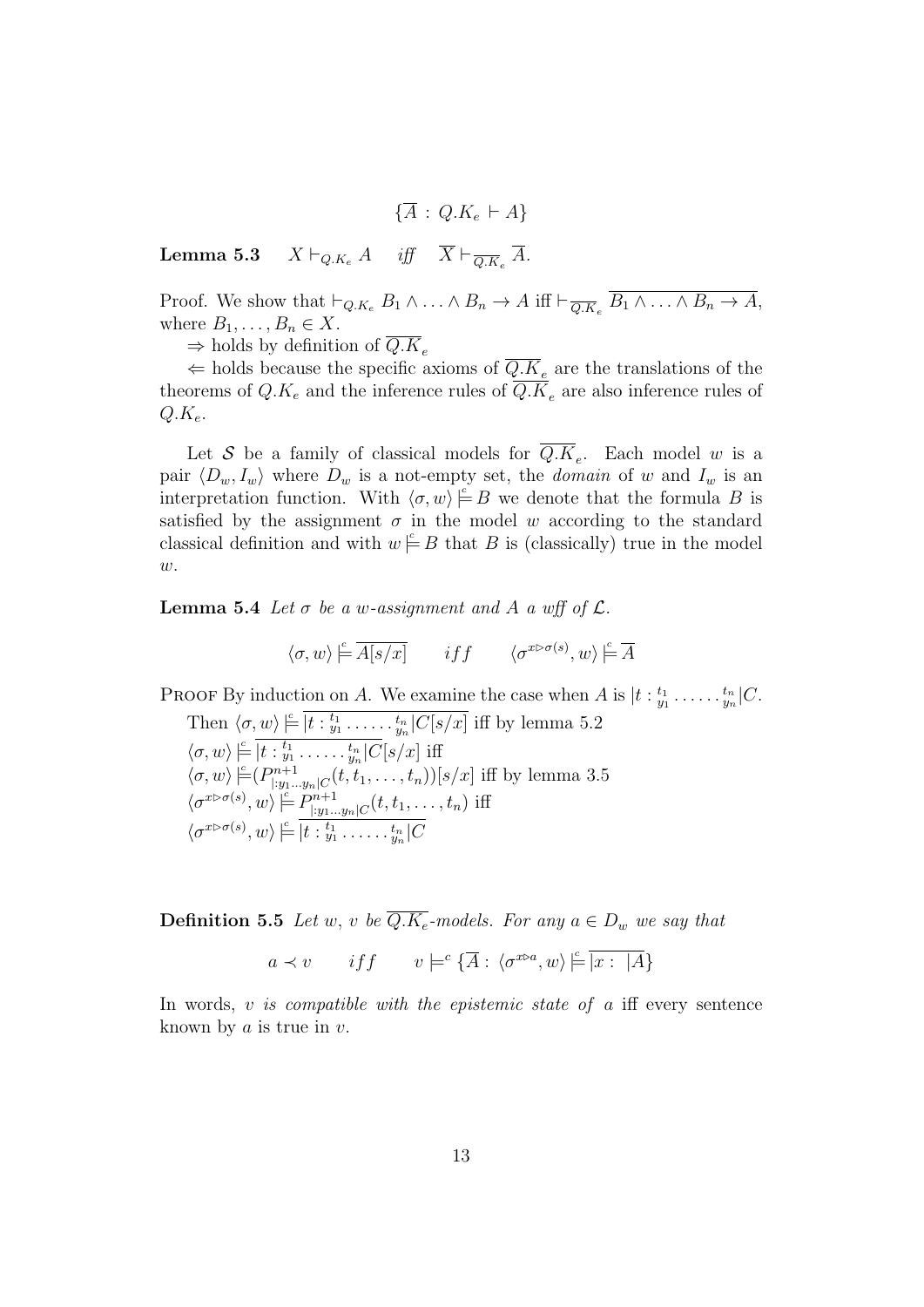**Definition 5.6** Let w, v be  $\overline{Q.K_e}$ -models. For any  $a \in D_w$ , a relation  $\stackrel{a}{\mapsto}$  $\subseteq D_w \times D_v$  is said to be a transition relation admissible for a iff for every  $k \geq 0$ , every w-assignment  $\sigma$  and every v-assignment  $\tau$ ,

$$
\langle \sigma(x_i), \tau(x_i) \rangle \in \stackrel{a}{\rightarrow} \text{ for } i = 1, \ldots, k^1
$$

only if

$$
\langle \sigma^{x\triangleright a}, w \rangle \models \overline{|x : x_1...x_k|A} \qquad \Rightarrow \qquad \langle \tau, v \rangle \models \overline{A}
$$

holds for every formula A containing (at most) the variables  $x_1, ..., x_k$ .

In words, if  $\tau(x_i)$  is a counterpart of  $\sigma(x_i)$ ,  $1 \leq i \leq k$ , according to a, then if a knows of  $\sigma(x_1) \ldots \sigma(x_k)$  that A, then A is satisfied in v by  $\tau(x_1) \ldots \tau(x_k)$ .

**Lemma 5.7** Let w be a  $\overline{Q.K_e}$ -model and  $\langle \sigma, w \rangle \not\models \overline{|x : x_1...x_m|A}$  for some formula  $|x : x_1...x_m|A$  and w-assignment  $\sigma$ . Then there is a  $\overline{Q.K_e}$ -model v and a v-assignment  $\tau$  such that:

- 1.  $\langle \tau, v \rangle \not\models \overline{A};$
- 2.  $\sigma(x) \prec v$ ;
- 3. the set  $\stackrel{\sigma(x)}{\rightarrow} = {\{\langle \sigma(x_1), \tau(x_1) \rangle, \langle \sigma(x_2), \tau(x_2) \rangle, \ldots, \langle \sigma(x_m), \tau(x_m) \rangle \}}$  is a transition relation admissible for  $\sigma(x)$ .

#### **PROOF**

• Let Γ be the following set of (classical) formulae:

$$
\Gamma = \{\neg \overline{A}\} \cup \{\overline{B} : \langle \sigma, w \rangle \models \overline{|x : x_{j_1}...x_{j_h}|B}, \text{where } \{x_{j_1}...x_{j_h}\} \subseteq \{x_1, ..., x_m\} \}.
$$

First we show that  $\Gamma$  is  $\overline{Q.K_e}$ -consistent. Assume by reductio that it is not, then:

- $(1) \quad \vdash_{\overline{Q.K_e}} \overline{B_1} \wedge ... \wedge \overline{B_r} \rightarrow \overline{A}$  $(2) \quad \vdash_{Q,K_e} B_1 \wedge \ldots \wedge B_r \rightarrow A$  (5.3)
- (3)  $\vdash_{Q.K_e} |x : x_1...x_m| B_1 \wedge ... \wedge |x : x_1...x_m| B_r \rightarrow |x : x_1...x_m| A$  (Ne)
- (4)  $\vdash_{Q.K_e} \frac{|x : x_{j_1}...x_{j_{h_1}}|B_1}{|x : x_{j_1}...x_{j_{h_r}}|B_r} \to \frac{|x : x_1...x_m|A}{|x : x_1...x_m|A}$  (*LNGT<sub>e</sub>*)

$$
(5) \quad \vdash_{\overline{Q.K_e}} |x:x_{j_1}...x_{j_{h_1}}|B_1 \wedge ... \wedge |x:x_{j_1}...x_{j_{h_r}}|B_r \rightarrow |x:x_1...x_m|A \quad (5.3)
$$

Therefore, we would have that  $\langle \sigma, w \rangle \stackrel{c}{\models} \overline{|x : x_1...x_m|}$  contrary to the fact that  $\langle \sigma, w \rangle \notin \overline{|x : x_1...x_m|A}$ .

Since  $\Gamma$  is  $\overline{Q.K_e}$ -consistent, by classical model theory there is a model v and a v-assignment  $\tau$  such that  $\langle \tau, v \rangle \models \Gamma$ , therefore  $\langle \tau, v \rangle \not\models \overline{A}$ .

<sup>1</sup>We also write  $\sigma(x_i) \stackrel{a}{\rightarrow} \tau(x_i)$  for  $i = 1, ..., k$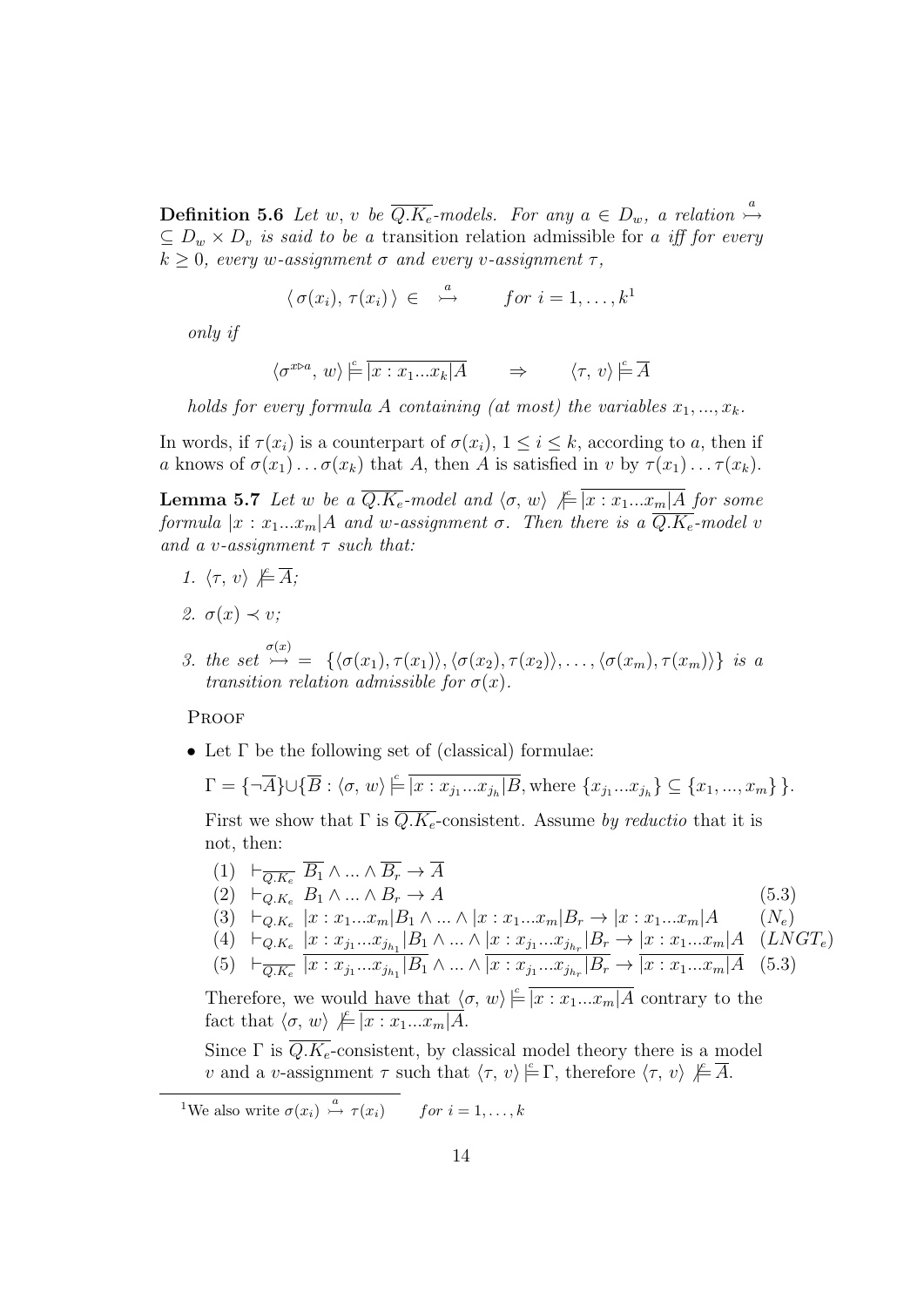- By the way  $\Gamma$  is defined,  $\Gamma$  contains all the formulae  $\overline{B}$  without free variables such that  $\langle \sigma, w \rangle \models \boxed{x : |B}$ , therefore  $\sigma(x) \prec v$ .
- We have to show that the set  $\stackrel{\sigma(x)}{\rightarrow}$  is a counterpart relation admissible for  $\sigma(x)$ , i.e. for any  $k > 0$ , any formula  $C(y_1, \ldots, y_k)$ , any w-assignment  $\pi$  and any v-assignment  $\mu$ , if

$$
(i) \quad \pi(y) = \sigma(x) \qquad (ii) \quad \langle \pi, w \rangle \stackrel{\mathbb{c}}{=} \overline{|y : y_1...y_k|C}
$$

$$
(iii) \quad \pi(y_i) \stackrel{\sigma(x)}{\rightarrow} \mu(y_i) \quad i = 1...k
$$

then

$$
\langle \mu, v \rangle \models \overline{C(y_1, \ldots, y_k)}
$$

By the definition of  $\stackrel{\sigma(x)}{\rightarrow}$ , if  $\pi(y_i) \stackrel{\sigma(x)}{\rightarrow} \mu(y_i)$ ,  $i = 1...k$ , then for some  $x_{j_i} \in \{x_1, ..., x_m\},\$ 

$$
(a) \qquad \qquad \pi(y_i) = \sigma(x_{j_i})
$$

and

(b) 
$$
\mu(y_i) = \tau(x_{j_i})
$$

It follows from  $(ii)$  that:

$$
\langle \pi^{y_1 \triangleright \sigma(x_{j_1}) \dots y_k \triangleright \sigma(x_{j_k})}, w \rangle \overset{\scriptscriptstyle \mathrm{e}}{\models} \overline{ |y:y_1 ... y_k| C}
$$

Given that  $y_1, ..., y_k$  are all the free variables in  $\overline{C}$  and that  $\pi(y) = \sigma(x)$ , this is equivalent to:

$$
\langle \sigma^{y \triangleright \sigma(x), y_1 \triangleright \sigma(x_{j_1}) \dots y_k \triangleright \sigma(x_{j_k})}, w \rangle \stackrel{c}{\models} \boxed{y : y_1 \dots y_k | C}
$$

By lemma 3.5 we get that:

$$
\langle \sigma, w \rangle \stackrel{c}{\models} \boxed{y[x/y] :_{y_1}^{x_{j_1}} \dots_{y_k}^{x_{j_k}} \mid C}
$$

Then by MP with the (translation of the) axiom  $RG<sup>v</sup>$  it obtains that:

$$
\langle \sigma, v \rangle \stackrel{c}{=} \boxed{x : v_1...v_h[(C[x_{j_1}/y_1...x_{j_k}/y_k])]}
$$

Given that  $\{v_1, \ldots, v_h\} \subseteq \{x_{j_1}, \ldots, x_{j_k}\} \subseteq \{x_1, \ldots, x_m\}$ , it follows that  $C[x_{j_1}/y_1...x_{j_k}/y_k] \in \Gamma$ . Therefore

$$
\langle \tau, v \rangle \stackrel{c}{=} \overline{C[x_{j_1}/y_1...x_{j_k}/y_k]}
$$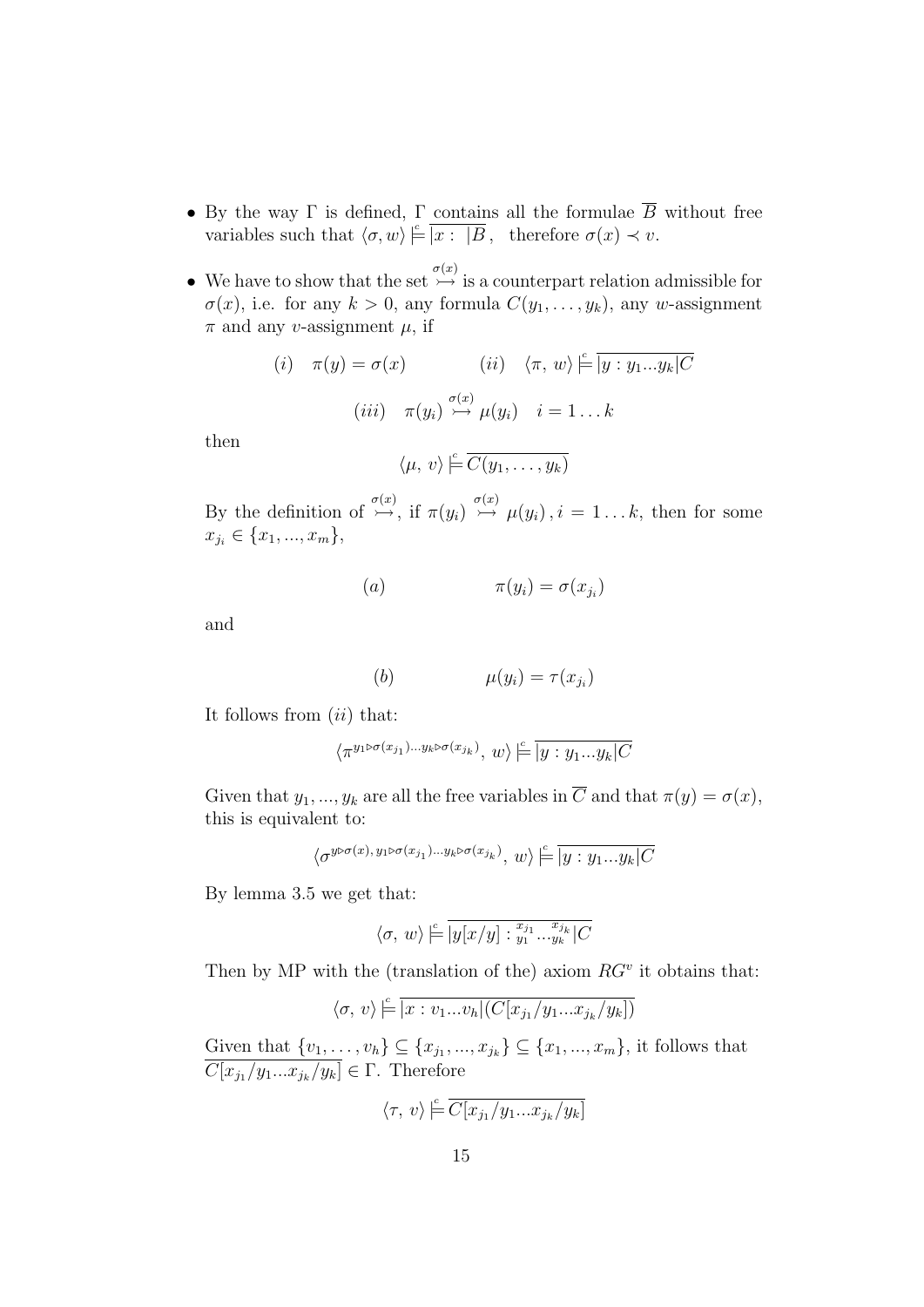By lemma 3.5 we get that:

$$
\langle \tau^{y_1 \triangleright \tau(x_{j_1}) \dots y_k \triangleright \tau(x_{j_k})}, v \rangle \models \overline{C(y_1, \dots, y_k)}
$$

But all the free variables of  $\overline{C}$  are among  $y_1, ..., y_k$ , therefore this is equivalent to:

$$
\langle \mu^{y_1 \triangleright \tau(x_{j_1}) \dots y_k \triangleright \tau(x_{j_k})}, v \rangle \models \overline{C(y_1, \dots, y_k)}
$$

By the definition of  $\stackrel{\sigma(x)}{\rightarrow}$ , if  $\pi(y_i) \stackrel{\sigma(x)}{\rightarrow} \mu(y_i)$  for all  $i = 1...k$ , then, for all  $i = 1...k$  there is a  $x_{j_i} \in \{x_i, ..., x_m\}$  such that  $\tau(x_{j_i}) = \mu(y_i)$ . Therefore we have:

$$
\langle \mu^{y_1 \triangleright \mu(y_1) \dots y_k \triangleright \mu(y_k)}, v \rangle \models \overline{C(y_1, \dots, y_k)}
$$

i.e.

$$
\langle \mu, v \rangle \models \overline{C(y_1, \ldots, y_k)}
$$

The set  $\overline{\phi}(x)$  as defined in lemma 5.7 gives the minimal counterpart relation that links the model  $w$  to the model  $v$  in dependence of the formula  $A$ , the w-assignment  $\sigma$  and the individual  $\sigma(x)$ . Between  $D_w$  and  $D_v$  no other counterpart relation is taken into account even if extensions of  $\overset{\sigma(x)}{\rightarrow}$  may be admissible. If  $\sigma(x) = a$  for some  $a \in D_w$ , we call the set  $\stackrel{a}{\rightarrow}$  the *canonical* counterpart relation relative to a, w and v, in brief  $CNTP(a,w,v)$ . Notice that if  $CNTP(a, w, v) \neq \emptyset$ , then  $a \prec w$ .

**Definition 5.8** Let S be a set of  $\overline{Q.K_e}$ -models. We say that:

•  $w \in S$  is realized in S iff for each w-assignment  $\sigma$  and each formula  $|x: x_1...x_m|$  *A* of  $\mathcal{L}$ , if  $\langle \sigma, w \rangle \not\models \boxed{x: x_1...x_m|A}$ , then there is a  $\overline{Q.K_e}$ . model  $v \in \mathcal{S}$  and a v-assignment  $\tau$  such that:

$$
- \sigma(x) \prec v;
$$
  
\n
$$
- \sigma(x_i) \stackrel{\sigma(x)}{\rightarrow} \tau(x_i), \text{ for every } x_i \in \{x_1, ..., x_m\};
$$
  
\n
$$
- \langle \tau, v \rangle \not\models \overline{A}.
$$

•  $S$  is fully realized *iff every member of*  $S$  *is realized in*  $S$  *and for any*  $z, w \in \mathcal{S}, \text{ if } z \neq w \text{ then } D_z \cap D_w = \emptyset.$ 

**Lemma 5.9** For every  $\overline{Q.K_e}$ -model w there is a set  $\mathcal{S}^w$  of  $\overline{Q.K_e}$ -models such that: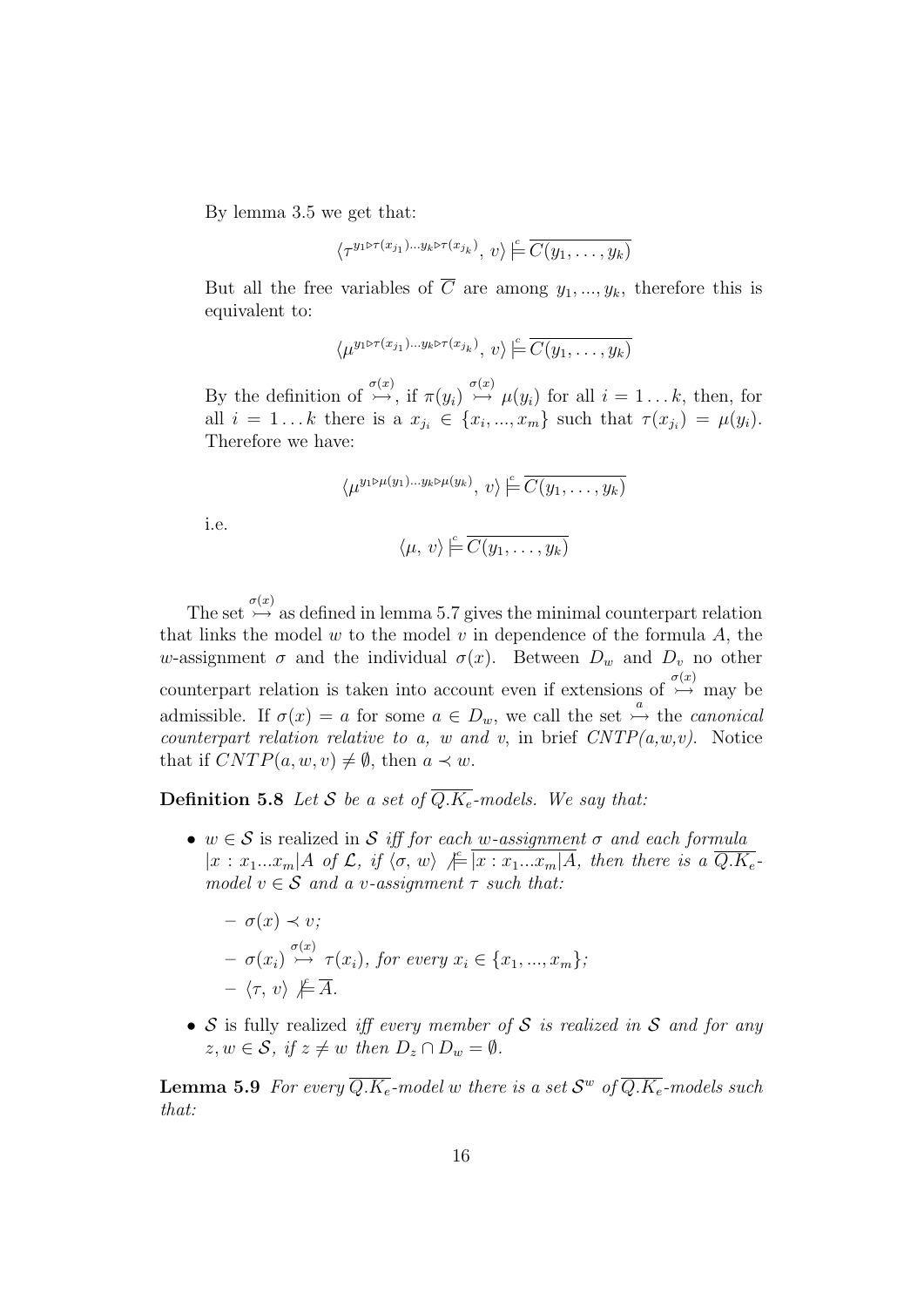- $w \in \mathcal{S}^w$ ;
- $\bullet$   $S^w$  is fully realized.

**PROOF** We define a chain  $S_0, S_1, \ldots, S_n, \ldots$  of sets of classical models such that  $S_0 = \{w\}$  and  $S_{n+1}$  is obtained fron  $S_n$  by adding to it new  $\overline{Q.K_e}$ -models so as to realize the models already present in  $S_n$ . This step is performed according to lemma 5.7 taking care to choose models whose domains do not overlap the domains of the models already present in  $S_n$ . Let  $S^w$  be the union of the chain.

The fully realized set  $\mathcal{S}^w$  whose elements are constructed according to lemma 5.7 is said to be canonical. In a canonical (fully realized) set the relation  $CNTP(a, w, v)$  is uniquely determined given w and v, in fact if  $CNTP(a, w, v) = CNTP(b, w, v)$  then  $a = b$ , so as far as canonical sets are concerned, we will talk of the relation  $CNTP(w, v)$ .

Given a canonical set  $\mathcal{S}^w$ , the model  $\mathcal{M}^{\mathcal{S}^w} = \langle \mathcal{S}^w, \mathcal{D}, \prec, \rightarrow, \mathcal{I} \rangle$  is said to be a canonical epistemic model if

- D is a function such that for every  $z = \langle D_z, I_z \rangle \in \mathcal{S}^w$ ,  $D(z) = D_z$
- $\prec = \{ \langle a, v \rangle : a \in D_w, v \models^c \{ \overline{A} : \langle \sigma^{x \triangleright a}, w \rangle \models \overline{[x : [A, \text{ for all } A \in \mathcal{L} \}, \text{ for } \} \rangle \}$ some  $w, v \in \mathcal{S}^w$ , and w-assignment  $\sigma$ }
- $\bullet \rightarrow = \bigcup \{CNTP(w,v)\}_{w,v \in S^w}$
- *I* is a function such that for every  $z = \langle D_z, I_z \rangle \in \mathcal{S}^w$ ,  $I(z) = I_z$

**Lemma 5.10** Given a canonical epistemic model  $M^{\mathcal{S}^w} = \langle \mathcal{S}^w, \mathcal{D}, \prec, \rightarrow \rangle$ ,  $\mathcal{I}$ ), for every formula B of  $\mathcal{L}$  and every z-assignment  $\sigma$ ,

$$
\sigma \models^{\mathcal{M}^{\mathcal{S}^w}}_{z} B \quad \text{iff} \quad \langle \sigma, z \rangle \overset{c}{\models} \overline{B}
$$

for all  $z \in \mathcal{S}^w$ .

**PROOF** By induction on  $B$ . We examine just two cases.

- If  $B$  is atomic, the lemma holds thanks to the definition of the interpretation function  $\mathcal I$  of  $\mathcal M^{\mathcal S^w}$ .
- $B = |t :_{y_1}^{t_1} \dots \frac{t_n}{y_n}|C$ , where  $fv(B) = \{y, y_1, \dots, y_n\}.$

If  $\sigma \not\models_{z}^{\mathcal{M}} |t :_{y_1}^{t_1} \ldots \ldots \frac{t_n}{y_n}|C$ , then by lemma 3.5

σ

$$
\tau^{y \triangleright \sigma(t), y_1 \triangleright \sigma(t_1), \dots y_n \triangleright \sigma(t_n)} \not\models_{z}^{\mathcal{M}^{S^{w}}}|y:y_1 \dots y_n|C
$$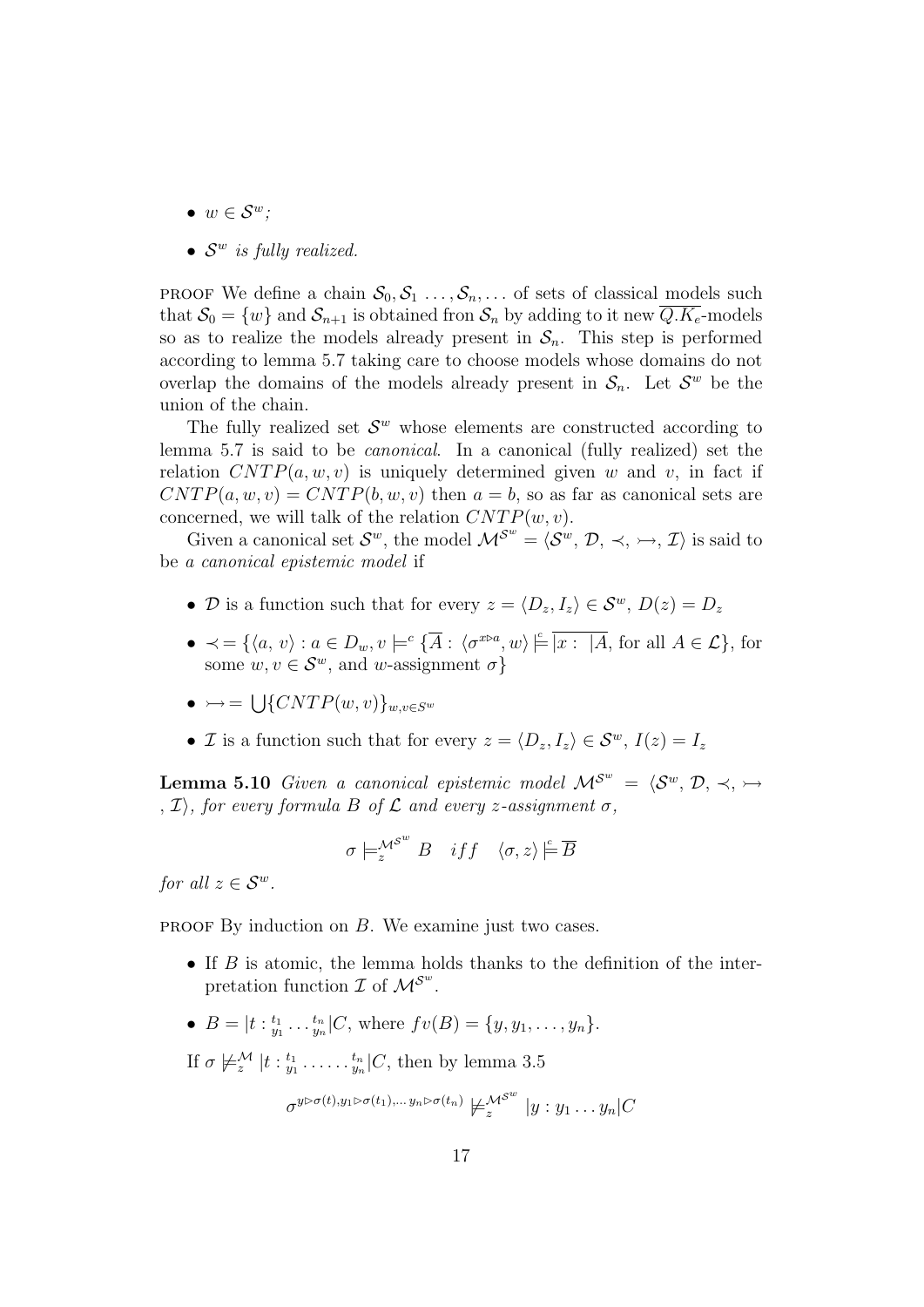where y is a variable different from  $y_1 \ldots y_n$ . To simplify the notation, let  $\pi = \sigma^{y \triangleright \sigma(t), y_1 \triangleright \sigma(t_1), \dots, y_n \triangleright \sigma(t_n)}$ , then

$$
\pi \not\models_{z}^{\mathcal{M}^{S^{w}}}|y:y_{1}\ldots y_{n}|C
$$

By definition 3.3 of satisfaction there is a v such that  $\pi(y) \prec v$ , a v-assignment  $\tau$  such that  $\tau \not\models_{v}^{\mathcal{M}^{S^w}} C$ , and moreover  $\pi(y_i) \stackrel{\pi(y)}{\rightarrow} \tau(y_i)$ ,  $1 \leq i \leq n$ . By induction hypothesis  $\langle \tau, v \rangle \not\models \overline{C}$ . Since  $\pi(y_i) \stackrel{\pi(y)}{\rightarrow} \tau(y_i)$ ,  $1 \leq i \leq n$ ,

$$
\langle \pi, z \rangle \not\models \overline{|y : y_1 \dots y_n|C}
$$

thanks to the definition 5.6. Consequently  $\langle \sigma, z \rangle \not\models \boxed{t :_{y_1}^{t_1} \ldots \frac{t_n}{y_n} \mid C}$  by lemma 3.5 and the definition of  $\pi$ .

Conversely, if  $\langle \sigma, z \rangle \not\models \overline{|t :_{y_1}^{t_1} \ldots \ldots \cdot_{y_n}^{t_n}|C}$ , then by definition 2.3,

$$
\langle \sigma, z \rangle \not\models \boxed{y : y_1 \ldots \ldots \cdot y_n | C[t/y, t_1/y_1 \ldots t_n/y_n]}
$$

where y is a variable different from  $y_1 \ldots y_n$ , hence by lemma 5.4

$$
\langle \sigma^{y \triangleright \sigma(t), y_1 \triangleright \sigma(t_1), \dots, y_n \triangleright \sigma(t_n)}, z \rangle \not\models \boxed{y : y_1 \dots y_n \mid C}
$$

To simplify the notation, let  $\pi = \sigma^{y \triangleright \sigma(t), y_1 \triangleright \sigma(t_1), \dots, y_n \triangleright \sigma(t_n)}$ , then

$$
\langle \pi, z \rangle \not\models \boxed{y : y_1 \dots y_n | C}
$$

Since  $\mathcal{S}^w$  is fully realized, there is a classical model v such that  $\pi(y) \prec v$  and there is a v-assignment  $\tau$  such that  $\langle \tau, v \rangle \triangleq \langle \overline{B} : \langle \pi, z \rangle \triangleq \overline{|y : y_1 \dots y_n|B} \} \cup$  ${\lbrace \neg \overline{C} \rbrace}$  and moreover  $\pi(y_i) \stackrel{\pi(y)}{\rightarrow} \tau(y_i)$ ,  $1 \leq i \leq n$ . Hence  $\langle \tau, v \rangle \models_v \neg \overline{C}$ ,  $\langle \tau, v \rangle \not\models_v \overline{C}$ , therefore by induction hypothesis  $\tau \not\models_v^{\mathcal{M}^{S^w}} C$ . Since  $\pi(y_i) \stackrel{\pi(y)}{\rightarrow}$  $\tau(y_i)$ ,  $1 \leq i \leq n$ ,  $\pi \not\models_{z}^{\mathcal{M}^{S^w}} |y : y_1 \dots y_n|C$  by definition 5.6. Consequently  $\sigma \not\models^{{\mathcal M}^{{\mathcal S}^w}}_z |t :_{y_1}^{t_1} \ldots {t_n \atop y_n} |C.$ 

**Theorem 5.11** (Completeness) If a wff  $A \in \mathcal{L}$  is not a theorem of  $Q.K_{\epsilon}$ . then it is not valid on the class of transition epistemic models.

## 6 Correspondence

• WHAT IS KNOWN IS TRUE  $(T_e)$   $|x : x_1 ... x_n | A \rightarrow A$ It corresponds to the following conditions: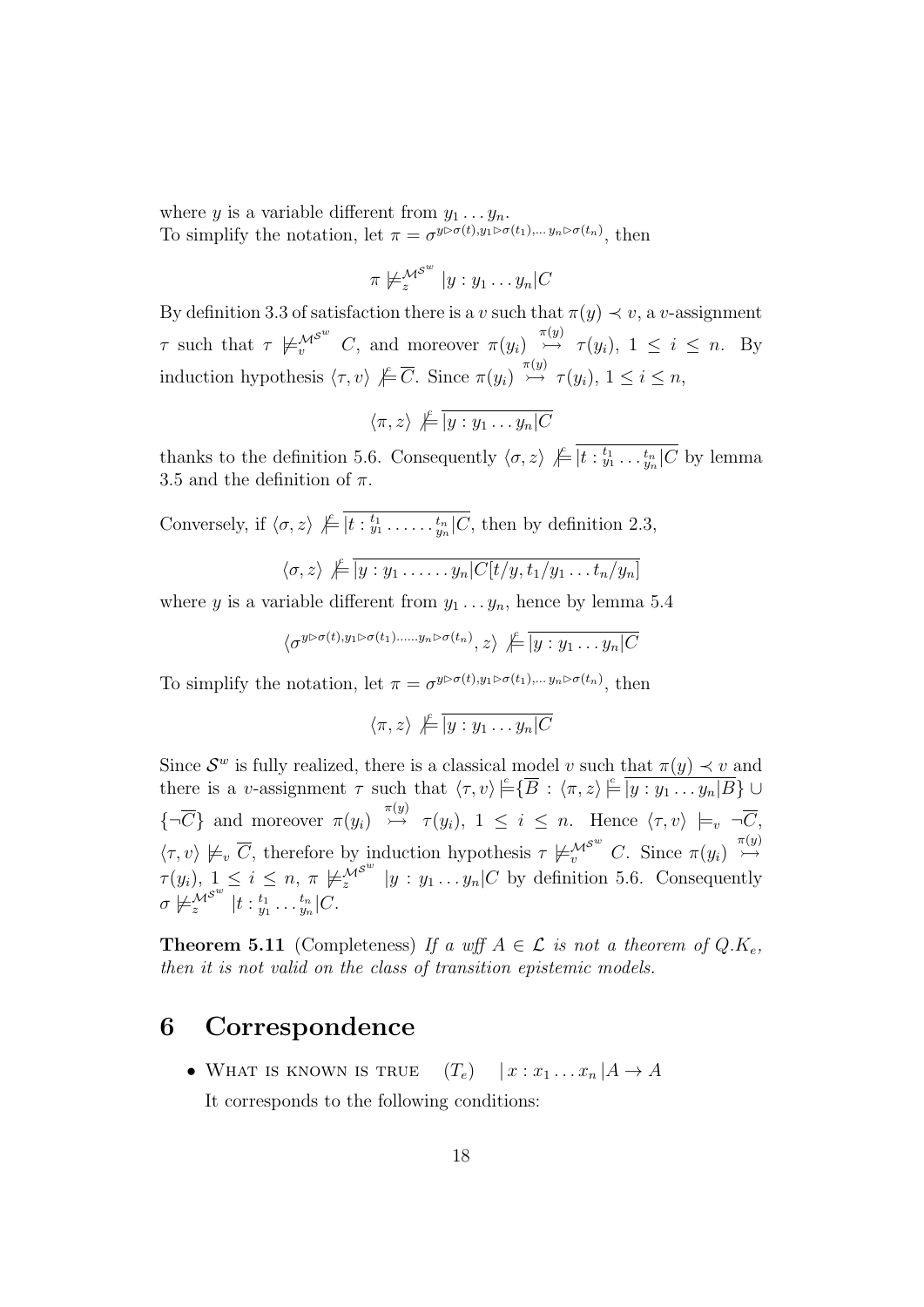$- a \in D_w$  only if  $a \prec w$ 

- for all 
$$
a, b \in D_w
$$
,  $b \stackrel{a}{\rightarrow} b$ 

Let  $a = \sigma(y)$  for some y and  $\sigma$ . If axiom  $T_e$  holds, then  $w \models {\overline{A}}$ :  $\langle \sigma, w \rangle \models \boxed{y : [A]},$  therefore  $a \prec w$ . Moreover, since  $\langle \sigma, w \rangle \models \boxed{t : x_1 \dots x_n | A}$ only if  $\langle \sigma, w \rangle \overset{c}{\models} \overline{A}$ , then  $\sigma(x_i) \overset{\sigma(t)}{\rightarrow} \sigma(x_i)$ 

• POSITIVE INTROSPECTION  $(4_e)$   $|x : x_1 ... x_n | A \rightarrow | x : x, x_1 ... x_n | | x :$  $x_1 \ldots x_n | A$ 

It corresponds to the following conditions:

- given  $a \in D_w$  and  $b \in D_v$ , if  $a \stackrel{a}{\rightarrow} b$  and  $b \prec z$ , then  $a \prec z$
- $-$  for all  $a, b \in D_w$ ,  $c, d \in D_v$ ,  $e \in D_z$ , if  $a \stackrel{a}{\rightarrowtail} d$  and  $b \stackrel{a}{\rightarrowtail} c$  and  $c \stackrel{d}{\rightarrow} e$ , then  $a \stackrel{a}{\rightarrow} e$
- NEGATIVE INTROSPECTION  $(5_e)$   $\neg | x : x_1 \dots x_n | A \rightarrow | x : x, x_1 \dots x_n | \neg | x :$  $x_1 \ldots x_n | A$

It corresponds to the following conditions:

- given  $a \in D_w$  and  $b \in D_z$ , if  $a \prec v$ ,  $a \prec z$  and  $a \stackrel{a}{\rightarrow} b$ , then  $b \prec v$
- $-$  for all  $a, d \in D_w$ ,  $c, b \in D_v$ ,  $e \in D_z$ , if  $d \stackrel{a}{\rightarrowtail} c$  and  $d \stackrel{a}{\rightarrowtail} e$  and  $a \stackrel{a}{\rightarrow} b$  then  $c \stackrel{b}{\rightarrow} e$

As shown in [2], some conditions of the counterpart relation correspond to modal formulas.

• THE BARCAN FORMULA :  $\forall y | x : y, x_1, \ldots, x_n | A \rightarrow | x : x_1, \ldots, x_n | \forall y A$ corresponds to the property of the counterpart relation of being surjective.

If Peter knows of all his friends that they are trustworthy, then Peter knows that all his friends are trustworthy.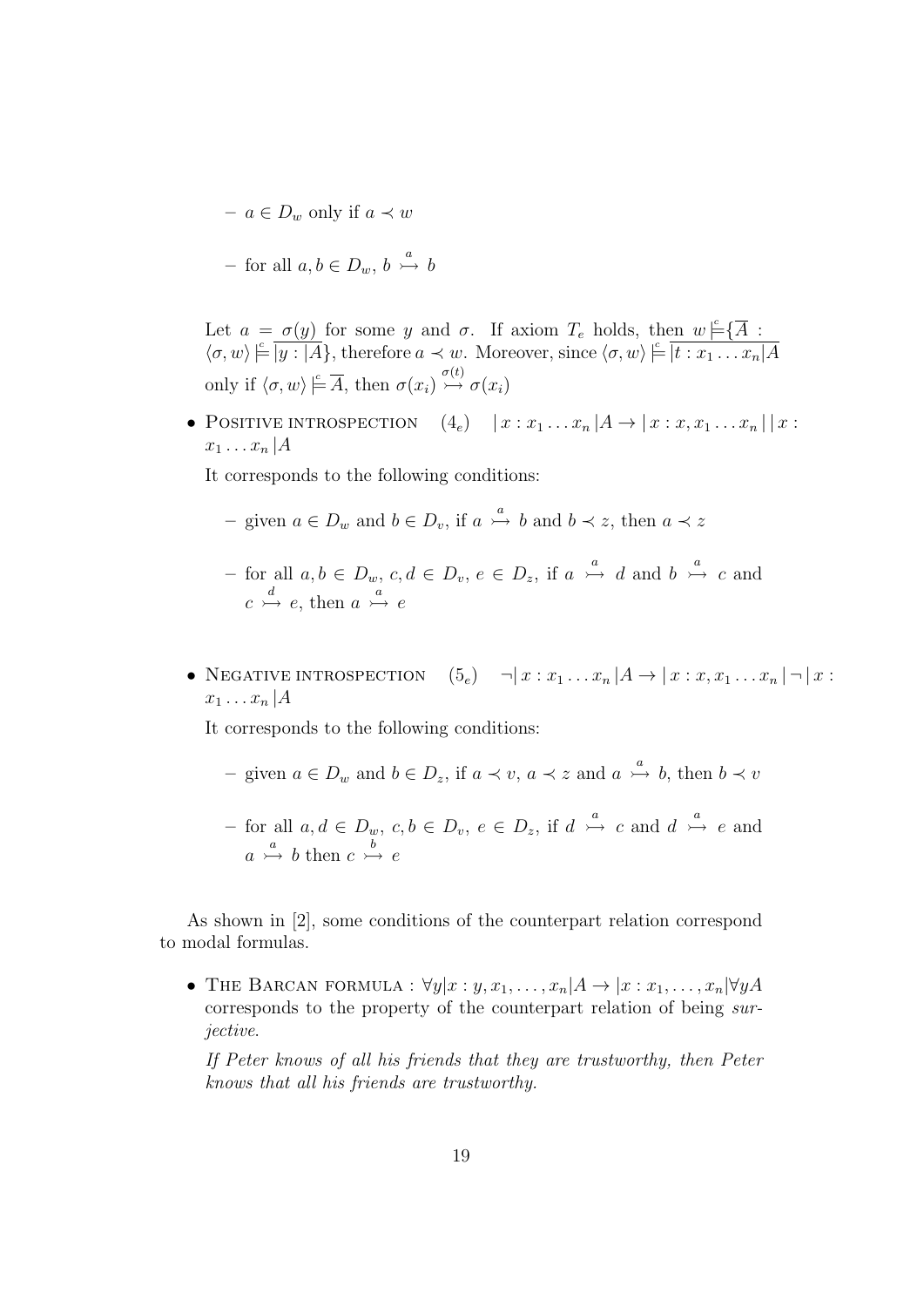$\forall y(\text{BEST FRIEND}(y, Peter) \rightarrow |Peter: y|TRYWORTHY(y)) \rightarrow |Peter:$  $\forall y(\text{BEST FRIEND}(y, Peter) \rightarrow \text{TRUSTWORTHY}(y))$ 

This sentence can be falsified if in worlds compatible with the epistemic state of Peter now, Peter has friends apart from the Peter-counterparts of his friends now.

• THE GHILARDI FORMULA :  $\exists y | x : y, x_1, \ldots, x_n | A \rightarrow | x : x_1, \ldots, x_n | \exists y A$ corresponds to the property of the counterpart relation of being everywhere defined.

If Peter knows of his best friend that he is trustworthy, then Peter knows that someone is trustworthy.

 $\exists y(\text{BEST FRIEND}(y, Peter) \land | Peter : y | TRISTHWORTHY(y)) \rightarrow |Peter :$  $\exists y$  TRUSTWORTHY $(y)$ 

This sentence can be falsified if in worlds compatible with the epistemic state of Peter now, there are no Peter-counterparts of Peter's best friend now.

• THE KNOWLEDGE OF IDENTITY :  $x = y \rightarrow |z : x, y|(x = y)$  corresponds to the property of the counterpart relation of being *functional*.

If Peter's best friend is Brian's father, then Peter knows of his best friend that he is Brian's father.

$$
P'bf = B'f \rightarrow |Peter: \frac{P'bf}{x}, \frac{B'f}{y}|(x = y)
$$

This sentence can be falsified if in worlds compatible with the epistemic state of Peter now, Peter-counterparts of Peter's best friend now are different from Peter-counterparts of Brian's father.

• THE KNOWLEDGE OF DIVERSITY :  $x \neq y \rightarrow |z : x, y|(x \neq y)$  corresponds to the property of the counterpart relation of not being *conver*gent.

If Peter's best friend is not Brian's father, then Peter knows of his best friend that he is not Brian's father.

 $P'bf \neq B'f \rightarrow [p : \frac{P'bf}{x}, \frac{B'f}{y}](x \neq y)$ 

This sentence can be falsified since Peter-counterparts of Peter's best friend now can be the same as Peter-counterparts of Brian's father in all worlds compatible with the epistemic state of Peter now.